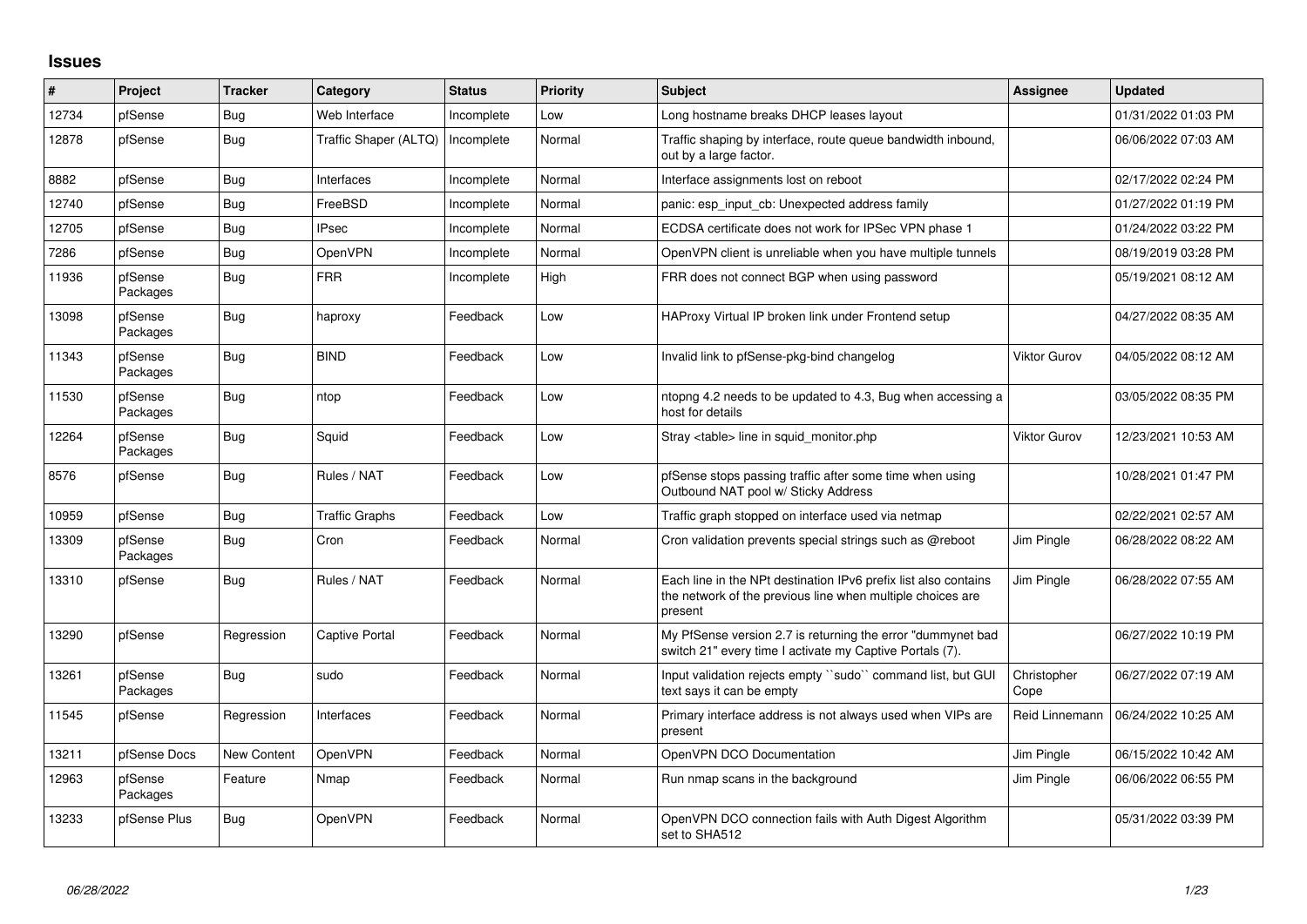| $\vert$ # | Project             | <b>Tracker</b> | Category                            | <b>Status</b> | <b>Priority</b> | <b>Subject</b>                                                                                                                          | Assignee              | <b>Updated</b>      |
|-----------|---------------------|----------------|-------------------------------------|---------------|-----------------|-----------------------------------------------------------------------------------------------------------------------------------------|-----------------------|---------------------|
| 13205     | pfSense Docs        | New Content    | Backup / Restore                    | Feedback      | Normal          | <b>ZFS Boot Environment documentation</b>                                                                                               | Christian<br>McDonald | 05/31/2022 10:55 AM |
| 12877     | pfSense             | Bug            | Dynamic DNS                         | Feedback      | Normal          | Cloudflare DynDNS fails to update more than two addresses                                                                               |                       | 05/29/2022 06:56 PM |
| 13229     | pfSense Docs        | Todo           | Captive Portal                      | Feedback      | Normal          | Update documentation for IPFW to PF transition for Limiters<br>and Captive Portal                                                       | Jim Pingle            | 05/27/2022 03:04 PM |
| 13223     | pfSense Docs        | New Content    | Routing / Gateways                  | Feedback      | Normal          | Document new gateway state killing behavior                                                                                             | Jim Pingle            | 05/27/2022 01:59 PM |
| 13189     | pfSense Plus        | Todo           | OpenVPN                             | Feedback      | Normal          | Input validation should reject the combination of DCO and<br>P <sub>2</sub> P mode                                                      | Jim Pingle            | 05/26/2022 10:50 AM |
| 11539     | pfSense             | Bug            | <b>IPsec</b>                        | Feedback      | Normal          | Mobile IPsec "split include" value of 0.0.0.0/0 causes some<br>clients to fail                                                          | Jim Pingle            | 05/23/2022 12:33 AM |
| 13115     | pfSense<br>Packages | Bug            | WireGuard                           | Feedback      | Normal          | WireGuard panic due to KBI changes in<br>'udp tun func t()''                                                                            | Christian<br>McDonald | 05/15/2022 10:47 AM |
| 9024      | pfSense             | Bug            | <b>Traffic Shaper</b><br>(Limiters) | Feedback      | Normal          | Ping packet loss under load when using limiters                                                                                         |                       | 05/12/2022 11:55 AM |
| 13114     | pfSense<br>Packages | Bug            | <b>BIND</b>                         | Feedback      | Normal          | BIND calls rndc in rc stop when named is not running                                                                                    | <b>Stuart Wyatt</b>   | 05/04/2022 12:41 PM |
| 11693     | pfSense<br>Packages | Bug            | <b>FRR</b>                          | Feedback      | Normal          | IPv6 static routing fails                                                                                                               | <b>Viktor Gurov</b>   | 04/26/2022 08:50 AM |
| 13095     | pfSense<br>Packages | Bug            | Snort                               | Feedback      | Normal          | Snort VRT change in Shared Object Rules path name results<br>in failure to extract and update Snort Shared Object Rules<br>when enabled | <b>Bill Meeks</b>     | 04/25/2022 12:22 PM |
| 13096     | pfSense<br>Packages | Feature        | Snort                               | Feedback      | Normal          | Improve robustness of Snort Rules Update Log size limitation<br>logic                                                                   | <b>Bill Meeks</b>     | 04/25/2022 12:22 PM |
| 9721      | pfSense<br>Packages | Feature        | Squid                               | Feedback      | Normal          | add squidclient -h 127.0.0.1 mgr:info output to Diagnostics /<br>Squid and status.php                                                   | <b>Viktor Gurov</b>   | 04/22/2022 02:21 AM |
| 9982      | pfSense<br>Packages | Feature        | Squid                               | Feedback      | Normal          | basic Idap auth TLS connection                                                                                                          | <b>Viktor Gurov</b>   | 04/22/2022 02:21 AM |
| 10450     | pfSense<br>Packages | <b>Bug</b>     | Squid                               | Feedback      | Normal          | Squid reverse proxy switching peers                                                                                                     | <b>Viktor Gurov</b>   | 04/22/2022 02:21 AM |
| 10572     | pfSense<br>Packages | Bug            | Squid                               | Feedback      | Normal          | STARTTLS option is ignored                                                                                                              | <b>Viktor Gurov</b>   | 04/22/2022 02:20 AM |
| 10779     | pfSense<br>Packages | Feature        | haproxy                             | Feedback      | Normal          | <b>HAProxy SSL/TLS Compatibility Mode</b>                                                                                               | <b>Viktor Gurov</b>   | 04/22/2022 02:20 AM |
| 10871     | pfSense<br>Packages | Feature        | FreeRADIUS                          | Feedback      | Normal          | Extra time period counters for SQL backend                                                                                              | <b>Viktor Gurov</b>   | 04/22/2022 02:19 AM |
| 10908     | pfSense<br>Packages | Feature        | FreeRADIUS                          | Feedback      | Normal          | FreeRADIUS server certificate not using full CA chain                                                                                   | <b>Viktor Gurov</b>   | 04/22/2022 02:19 AM |
| 12330     | pfSense<br>Packages | <b>Bug</b>     | pfBlockerNG                         | Feedback      | Normal          | pfBlockerNG devel creating invalid NAT rules on boot                                                                                    |                       | 04/21/2022 12:40 PM |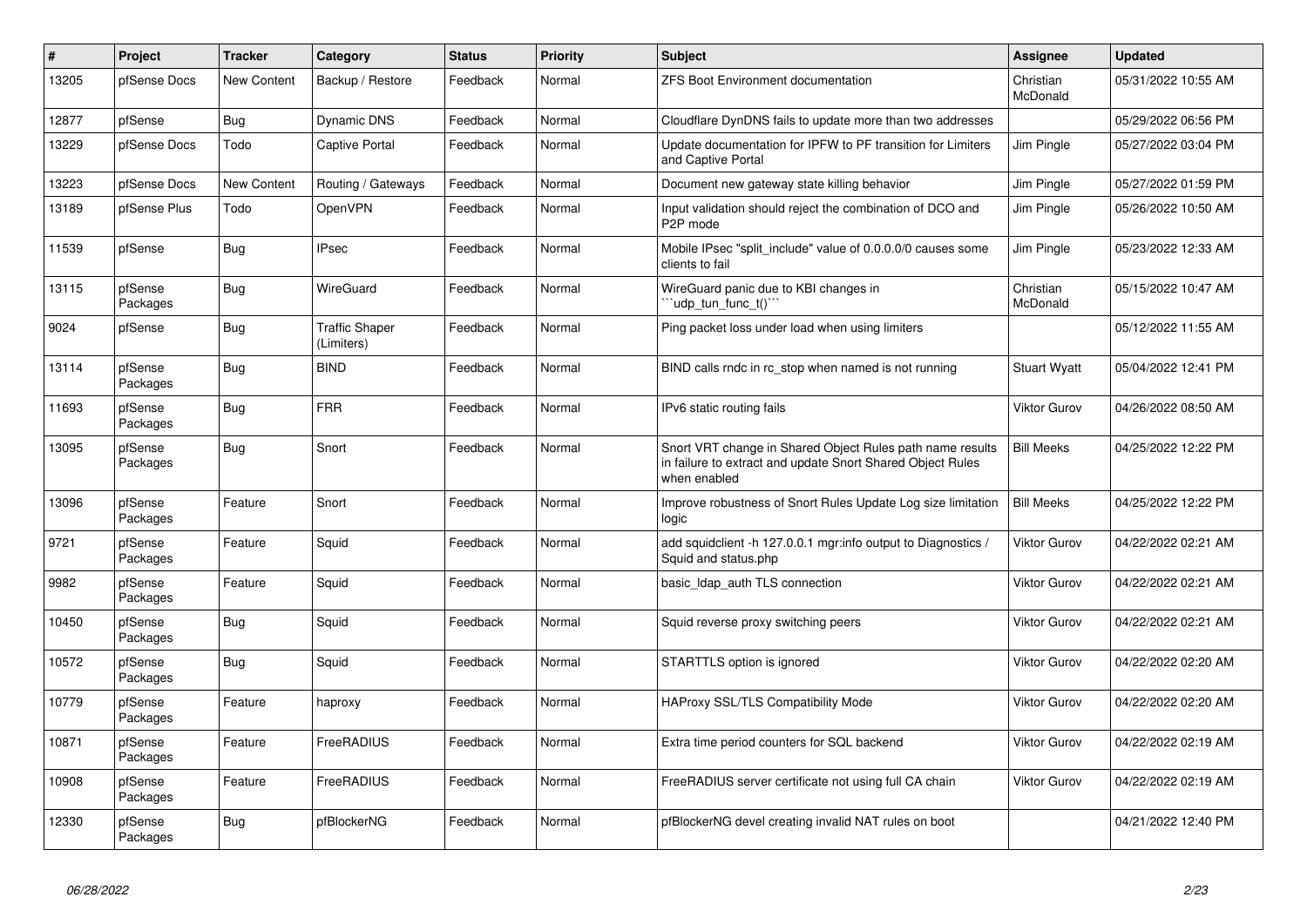| $\#$  | Project             | <b>Tracker</b> | Category    | <b>Status</b> | <b>Priority</b> | Subject                                                                                                                             | Assignee            | <b>Updated</b>      |
|-------|---------------------|----------------|-------------|---------------|-----------------|-------------------------------------------------------------------------------------------------------------------------------------|---------------------|---------------------|
| 12114 | pfSense<br>Packages | <b>Bug</b>     | syslog-ng   | Feedback      | Normal          | syslog-ng only binds to the last specified interface                                                                                |                     | 04/21/2022 12:40 PM |
| 12073 | pfSense<br>Packages | <b>Bug</b>     | NET-SNMP    | Feedback      | Normal          | netsnmptrapd.conf syntax is wrong                                                                                                   |                     | 04/21/2022 12:40 PM |
| 11434 | pfSense<br>Packages | <b>Bug</b>     | squidguard  | Feedback      | Normal          | SquidGuard over 1.16.18_11                                                                                                          |                     | 04/21/2022 12:40 PM |
| 11185 | pfSense<br>Packages | Bug            | ntop        | Feedback      | Normal          | Redis service stopping before NtopNg                                                                                                |                     | 04/21/2022 12:40 PM |
| 10936 | pfSense<br>Packages | Bug            | haproxy     | Feedback      | Normal          | both haproxy/haproxy-devel non-existent option lb-agent-chk                                                                         |                     | 04/21/2022 12:40 PM |
| 10796 | pfSense<br>Packages | Feature        | Cellular    | Feedback      | Normal          | Huawei ME909u-521 support                                                                                                           |                     | 04/21/2022 12:40 PM |
| 10692 | pfSense<br>Packages | <b>Bug</b>     | PIMD        | Feedback      | Normal          | PIMD starts twice at boot                                                                                                           |                     | 04/21/2022 12:40 PM |
| 10445 | pfSense<br>Packages | <b>Bug</b>     | <b>BIND</b> | Feedback      | Normal          | BIND crashed when added RPZ. rpz is not a master or slave<br>zone.                                                                  |                     | 04/21/2022 12:40 PM |
| 10393 | pfSense<br>Packages | <b>Bug</b>     | syslog-ng   | Feedback      | Normal          | Syslog-ng TLS support is broken                                                                                                     |                     | 04/21/2022 12:40 PM |
| 10330 | pfSense<br>Packages | <b>Bug</b>     | <b>BIND</b> | Feedback      | Normal          | BIND zone configuration displays wrong DS resource record<br>with inline DNSSEC signing enabled                                     |                     | 04/21/2022 12:40 PM |
| 9916  | pfSense<br>Packages | Feature        | <b>BIND</b> | Feedback      | Normal          | Check allow-transfer in custom option when the zone is slave                                                                        |                     | 04/21/2022 12:40 PM |
| 9762  | pfSense<br>Packages | Feature        | Squid       | Feedback      | Normal          | Squid Reverse Proxy Change redir domain(s) to use regex                                                                             |                     | 04/21/2022 12:40 PM |
| 7797  | pfSense<br>Packages | <b>Bug</b>     | Squid       | Feedback      | Normal          | Squid Reverse Proxy alternating between destinations                                                                                |                     | 04/21/2022 12:40 PM |
| 7039  | pfSense<br>Packages | <b>Bug</b>     | haproxy     | Feedback      | Normal          | HAProxy backend configuration does not handle intermediate<br>CAs properly                                                          |                     | 04/21/2022 12:40 PM |
| 10426 | pfSense<br>Packages | Bug            | Filer       | Feedback      | Normal          | Filer must validate that File name is unig                                                                                          |                     | 04/20/2022 11:02 AM |
| 13022 | pfSense<br>Packages | <b>Bug</b>     | haproxy     | Feedback      | Normal          | HAProxy - Sub Frontends ignore Client verification CA<br>certificates                                                               |                     | 04/06/2022 12:55 PM |
| 13034 | pfSense<br>Packages | <b>Bug</b>     | Zabbix      | Feedback      | Normal          | Zabbix6 Agent and Proxy fail to set the PSK from the web GUI<br>in its conf files                                                   | <b>Viktor Gurov</b> | 04/06/2022 11:59 AM |
| 10900 | pfSense<br>Packages | Bug            | Backup      | Feedback      | Normal          | /packages/backup/backup.php?a=download&t=backup<br>HTTP 504, or Sends PHP Error Message as ASCII/Text file<br>Named pfsense.bak.tgz |                     | 04/05/2022 01:51 AM |
| 13002 | pfSense<br>Packages | Regression     | <b>BIND</b> | Feedback      | Normal          | BIND 9.16_13 could not find existing DNSSEC keys at<br>/cf/named/etc/namedb/keys due to directory change                            | Viktor Gurov        | 03/31/2022 12:14 PM |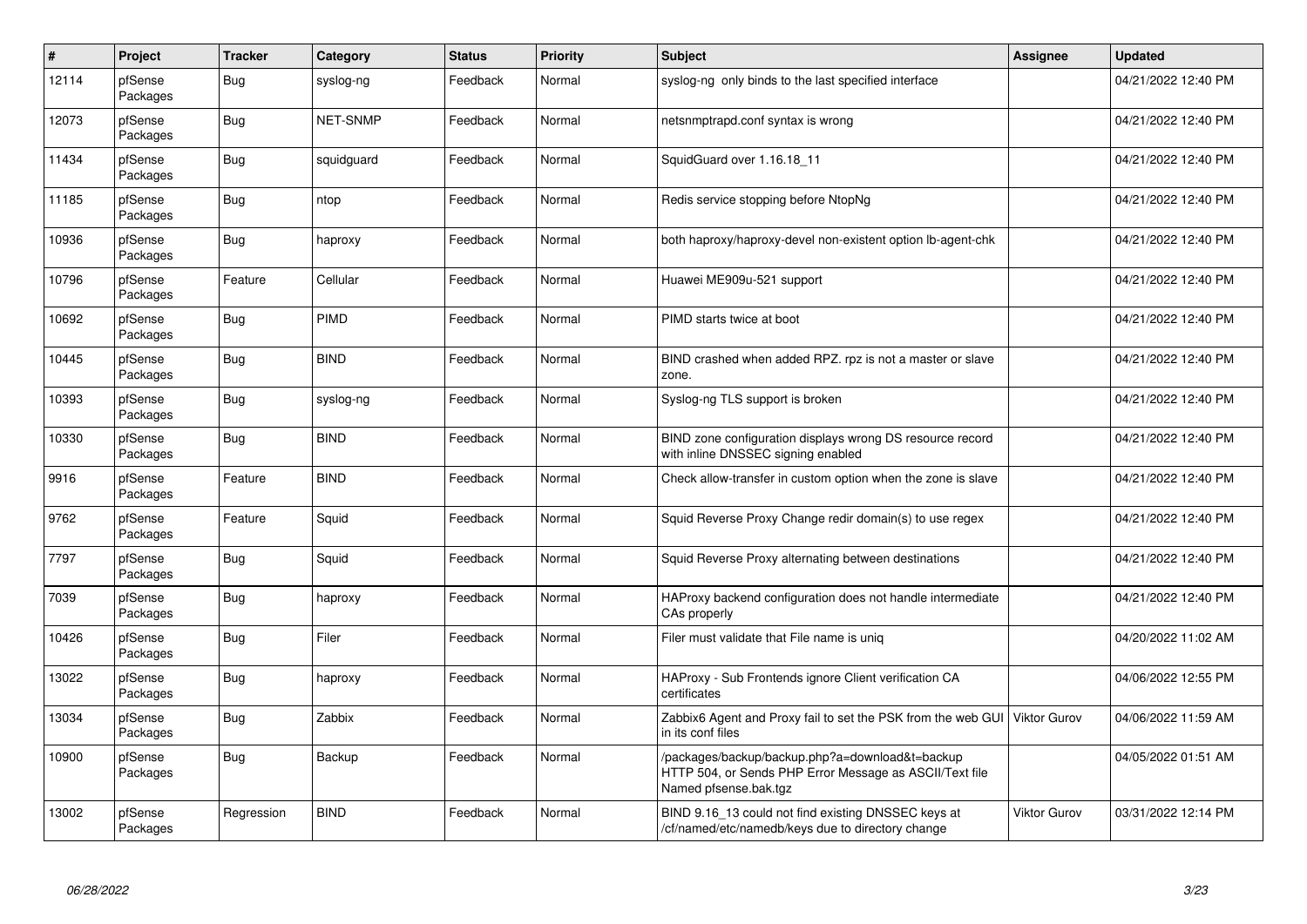| $\#$  | Project             | <b>Tracker</b> | Category                            | <b>Status</b> | <b>Priority</b> | <b>Subject</b>                                                                                                                                                          | Assignee            | <b>Updated</b>      |
|-------|---------------------|----------------|-------------------------------------|---------------|-----------------|-------------------------------------------------------------------------------------------------------------------------------------------------------------------------|---------------------|---------------------|
| 12959 | pfSense             | Bug            | DHCP (IPv4)                         | Feedback      | Normal          | dhoplease process wrongly update host file if client-hostname<br>is empty                                                                                               |                     | 03/28/2022 10:26 AM |
| 12980 | pfSense Docs        | Todo           | OpenVPN                             | Feedback      | Normal          | Add warnings against OpenVPN Shared Key mode                                                                                                                            | Jim Pingle          | 03/24/2022 02:11 PM |
| 12882 | pfSense<br>Packages | Feature        | pfBlockerNG                         | Feedback      | Normal          | Add the option to specify CURLOPT INTERFACE in<br>pfBlockerNG IPv4/IPv6 lists                                                                                           |                     | 03/24/2022 11:16 AM |
| 12706 | pfSense<br>Packages | <b>Bug</b>     | pfBlockerNG                         | Feedback      | Normal          | pfBlockerNG and unbound does not work after switching /var<br>to RAM disk                                                                                               | <b>Viktor Gurov</b> | 03/24/2022 10:47 AM |
| 12951 | pfSense<br>Packages | <b>Bug</b>     | <b>FRR</b>                          | Feedback      | Normal          | FRR cannot remove IPv6 routes                                                                                                                                           |                     | 03/22/2022 09:24 PM |
| 12829 | pfSense             | Bug            | <b>Traffic Shaper</b><br>(Limiters) | Feedback      | Normal          | Dummynet kernel module fails to load after upgrade.                                                                                                                     |                     | 03/17/2022 09:26 AM |
| 12926 | pfSense             | Bug            | Interfaces                          | Feedback      | Normal          | Changing LAGG type on CARP interfaces makes VIPs go to<br>an "init" State                                                                                               |                     | 03/10/2022 10:52 AM |
| 12869 | pfSense<br>Packages | Bug            | <b>BIND</b>                         | Feedback      | Normal          | Bind DNS Package AAAA filtering Broken on new ZFS Installs                                                                                                              | <b>Viktor Gurov</b> | 03/09/2022 12:38 PM |
| 12907 | pfSense<br>Packages | Bug            | PIMD                                | Feedback      | Normal          | PIMD: Nonexistent interfaces should be hidden/disabled in<br>pimd.conf before bringing up the service                                                                   |                     | 03/07/2022 03:51 PM |
| 12865 | pfSense<br>Packages | Todo           | <b>RRD Summary</b>                  | Feedback      | Normal          | <b>RRD Summary improvements</b>                                                                                                                                         | <b>Viktor Gurov</b> | 03/04/2022 12:20 PM |
| 11879 | pfSense<br>Packages | Feature        | <b>ACME</b>                         | Feedback      | Normal          | Add support for SSL.com ACME server                                                                                                                                     | Jim Pingle          | 03/02/2022 02:03 PM |
| 12742 | pfSense<br>Packages | <b>Bug</b>     | FreeRADIUS                          | Feedback      | Normal          | freeRADIUS virtual-server-default: modules dailycounter,<br>monthlycounter, noresetcounter, expire_on_login in authorize<br>section prevent virtual server from loading |                     | 03/01/2022 12:45 PM |
| 12475 | pfSense<br>Packages | <b>Bug</b>     | OpenVPN Client<br>Export            | Feedback      | Normal          | OpenVPN Client Export does not show certificate without<br>private key                                                                                                  | Jim Pingle          | 02/17/2022 08:24 AM |
| 12683 | pfSense<br>Packages | Bug            | Snort                               | Feedback      | Normal          | snort get vpns list() does not include OpenVPN CSO                                                                                                                      | <b>Viktor Gurov</b> | 02/15/2022 10:47 AM |
| 12543 | pfSense             | Bug            | Web Interface                       | Feedback      | Normal          | Deleteing a Outbound NAT rule gave me an empty rule and<br>displayed php error in UI.                                                                                   |                     | 02/14/2022 04:36 AM |
| 8179  | pfSense             | <b>Bug</b>     | DHCP (IPv4)                         | Feedback      | Normal          | Incorrect reverse DNS zone in DHCP server config for<br>non-octet-aligned subnet mask                                                                                   | Renato Botelho      | 02/09/2022 11:17 PM |
| 12351 | pfSense<br>Packages | Todo           | pfBlockerNG                         | Feedback      | Normal          | Remove non-functional feeds                                                                                                                                             | <b>Viktor Gurov</b> | 02/04/2022 02:29 PM |
| 12258 | pfSense<br>Packages | <b>Bug</b>     | WireGuard                           | Feedback      | Normal          | Copy key buttons only work in HTTPS mode                                                                                                                                |                     | 02/03/2022 04:57 AM |
| 9700  | pfSense<br>Packages | Feature        | Squid                               | Feedback      | Normal          | Secure Squid HTTPS Proxy                                                                                                                                                |                     | 01/25/2022 06:39 PM |
| 11927 | pfSense             | Feature        | DHCP (IPv4)                         | Feedback      | Normal          | Allow DHCP not to serve a gateway - small fix                                                                                                                           |                     | 01/03/2022 04:17 PM |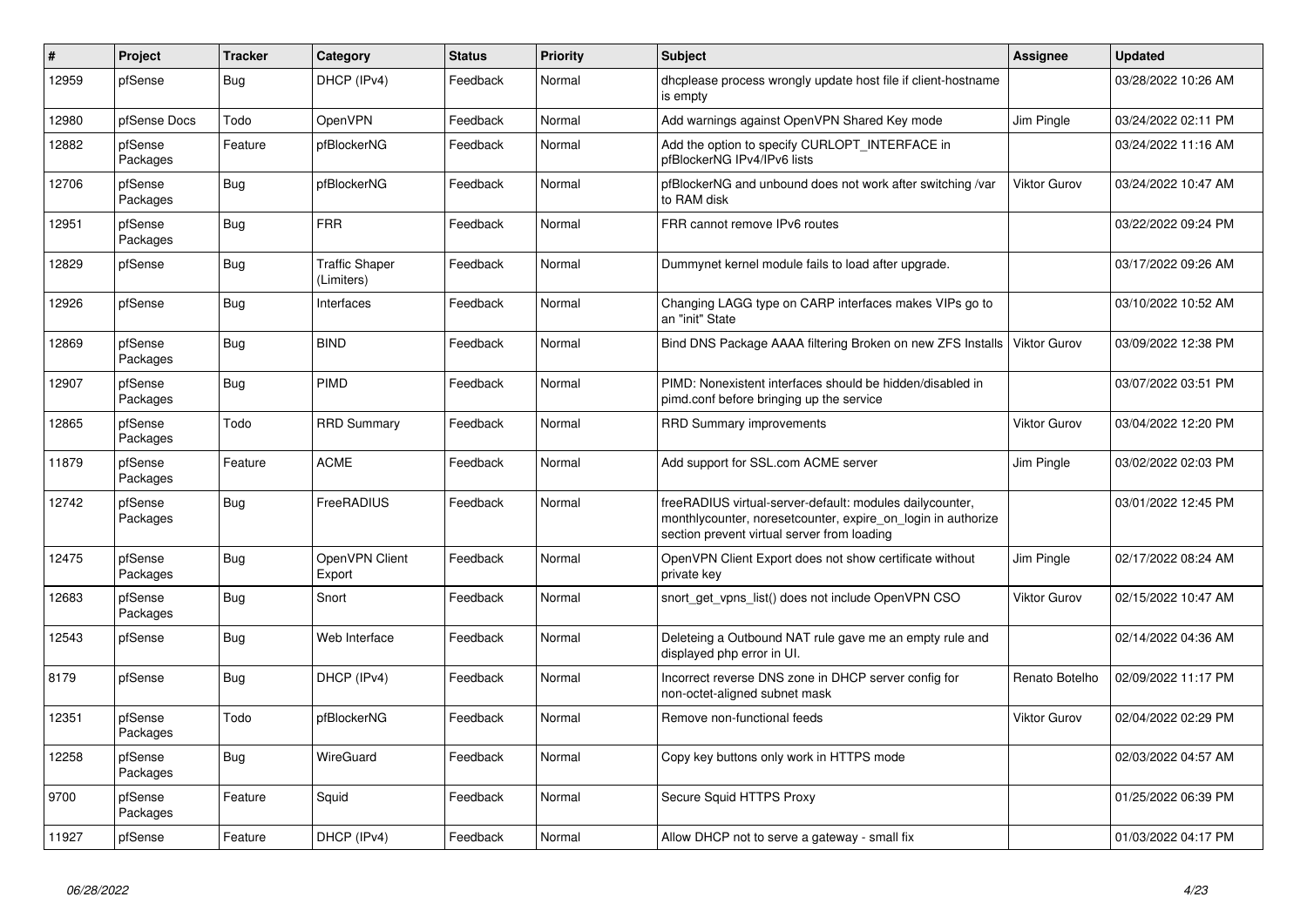| $\#$  | Project             | <b>Tracker</b> | Category                | <b>Status</b> | <b>Priority</b> | <b>Subject</b>                                                                                           | <b>Assignee</b>       | <b>Updated</b>      |
|-------|---------------------|----------------|-------------------------|---------------|-----------------|----------------------------------------------------------------------------------------------------------|-----------------------|---------------------|
| 11130 | pfSense<br>Packages | Feature        | <b>FRR</b>              | Feedback      | Normal          | FRR RIP support                                                                                          | Jim Pingle            | 12/31/2021 04:19 PM |
| 12423 | pfSense<br>Packages | <b>Bug</b>     | pfBlockerNG             | Feedback      | Normal          | Dashboard shows "SQLite database missing, Force Reload<br>DNSBL to recover!"                             |                       | 12/31/2021 01:06 PM |
| 12414 | pfSense<br>Packages | <b>Bug</b>     | pfBlockerNG             | Feedback      | Normal          | DNSBL SafeSearch page displays input validation error if<br>DoH / DoT blocking is not enabled            |                       | 12/30/2021 02:49 PM |
| 12206 | pfSense<br>Packages | Bug            | <b>NET-SNMP</b>         | Feedback      | Normal          | Certificate Manager page doesn't show Net-SNMP used<br>certificates                                      | Viktor Gurov          | 12/30/2021 09:40 AM |
| 12653 | pfSense<br>Packages | Regression     | <b>FRR</b>              | Feedback      | Normal          | RIP related startup error                                                                                | Viktor Gurov          | 12/30/2021 08:37 AM |
| 12643 | pfSense<br>Packages | Regression     | Suricata                | Feedback      | Normal          | Rule categories are cleared after clicking the save button on<br>the Global Settings page                |                       | 12/30/2021 03:44 AM |
| 6651  | pfSense<br>Packages | Feature        | <b>FRR</b>              | Feedback      | Normal          | Loopback interfaces                                                                                      | Christian<br>McDonald | 12/25/2021 02:42 PM |
| 11098 | pfSense<br>Packages | Bug            | Backup                  | Feedback      | Normal          | Backup Files and Directories plugin crashes firewall if /root<br>specified as backup location            | Viktor Gurov          | 12/23/2021 10:45 AM |
| 12215 | pfSense             | Regression     | OpenVPN                 | Feedback      | Normal          | OpenVPN does not resync when running on a gateway group                                                  |                       | 12/22/2021 05:49 AM |
| 11738 | pfSense<br>Packages | Regression     | squidguard              | Feedback      | Normal          | SquidGuard 1.16.18_17 Not Filtering Blacklist<br>No-Transparent Mode                                     | Viktor Gurov          | 12/21/2021 05:48 AM |
| 11960 | pfSense             | <b>Bug</b>     | Gateway Monitoring      | Feedback      | Normal          | Gateway Monitoring Traffic Goes Out Default Gateway                                                      |                       | 12/20/2021 05:43 AM |
| 12547 | pfSense             | <b>Bug</b>     | <b>Operating System</b> | Feedback      | Normal          | unsheduled system reboot/crash                                                                           | Mateusz Guzik         | 12/01/2021 01:20 PM |
| 12506 | pfSense<br>Packages | Bug            | Suricata                | Feedback      | Normal          | Only selected instance is restarted on suppress list change                                              | Viktor Gurov          | 12/01/2021 04:43 AM |
| 11210 | pfSense<br>Packages | Feature        | Suricata                | Feedback      | Normal          | 3rd party rulesets                                                                                       | <b>Viktor Gurov</b>   | 11/24/2021 04:21 AM |
| 7096  | pfSense             | Bug            | <b>DNS Resolver</b>     | Feedback      | Normal          | Unbound fails to start on boot if specific network devices are<br>configured in the "Network Interfaces" |                       | 11/22/2021 08:59 AM |
| 10739 | pfSense<br>Packages | Feature        | haproxy                 | Feedback      | Normal          | Update HAproxy-devel package to 2.2 and HAproxy to 2.0                                                   | Viktor Gurov          | 10/03/2021 03:53 PM |
| 11961 | pfSense<br>Packages | <b>Bug</b>     | <b>FRR</b>              | Feedback      | Normal          | FRR OSPF add unwanted area 0 authentication to router ospf                                               | <b>Viktor Gurov</b>   | 09/16/2021 10:25 PM |
| 12167 | pfSense<br>Packages | Bug            | <b>FRR</b>              | Feedback      | Normal          | BGP TCP setkey not set if neighbor is in peer group                                                      | Viktor Gurov          | 09/16/2021 09:38 AM |
| 12322 | pfSense<br>Packages | <b>Bug</b>     | Suricata                | Feedback      | Normal          | Suricata creates invalid HOME_NET entries                                                                | Viktor Gurov          | 09/10/2021 11:42 AM |
| 11295 | pfSense<br>Packages | Feature        | pfBlockerNG             | Feedback      | Normal          | DNSBL IDN support                                                                                        | Viktor Gurov          | 09/10/2021 11:33 AM |
| 12292 | pfSense<br>Packages | Feature        | Suricata                | Feedback      | Normal          | GeoIP look on the Alerts, Blocked and Files pages                                                        | Viktor Gurov          | 08/23/2021 08:16 AM |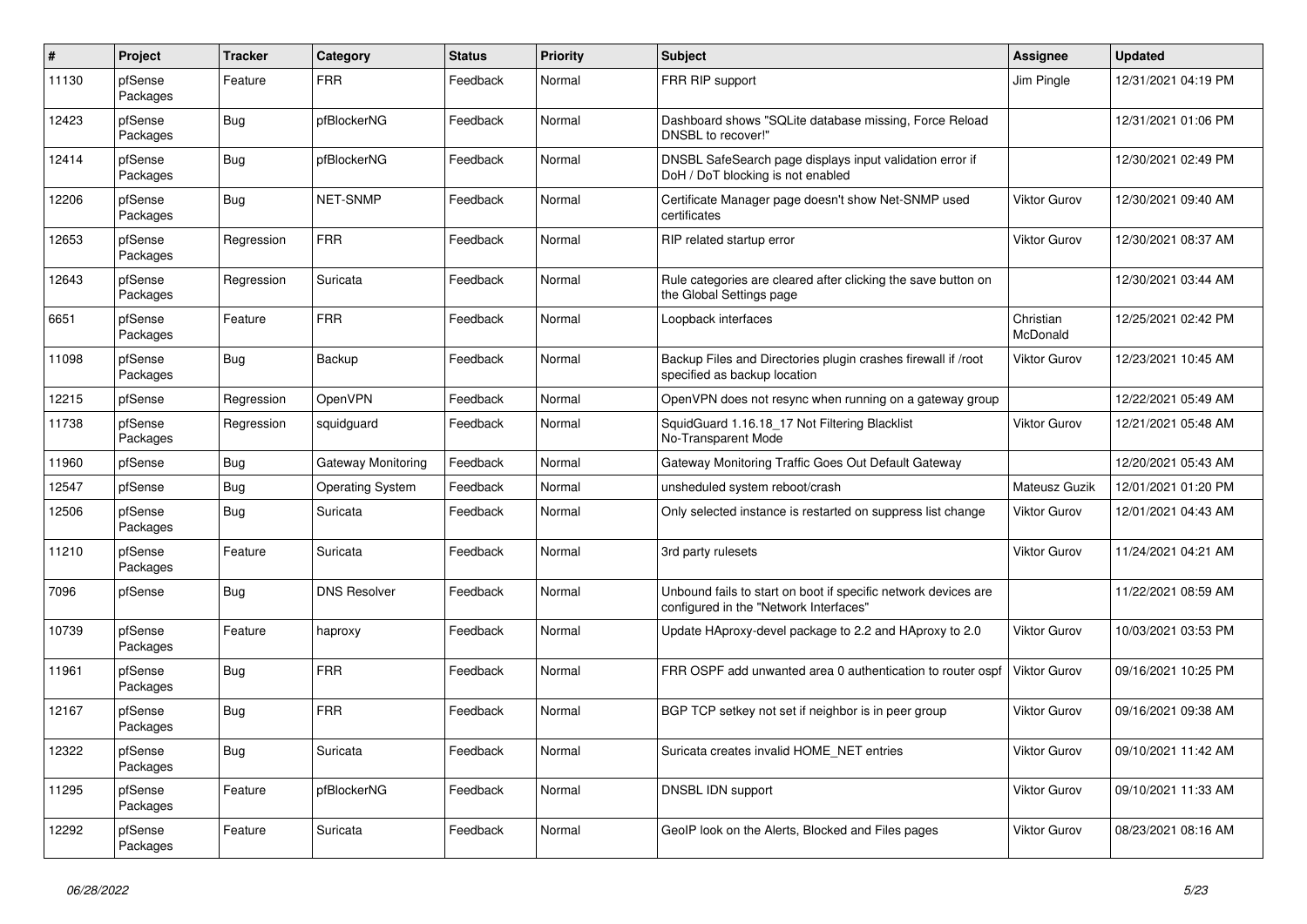| $\#$  | Project             | <b>Tracker</b> | Category                    | <b>Status</b> | <b>Priority</b> | <b>Subject</b>                                                                  | Assignee            | <b>Updated</b>      |
|-------|---------------------|----------------|-----------------------------|---------------|-----------------|---------------------------------------------------------------------------------|---------------------|---------------------|
| 6964  | pfSense<br>Packages | Bug            | Suricata                    | Feedback      | Normal          | Host OS Policy Assignment broken when using "Import" or<br>"Aliases" buttons    | Viktor Gurov        | 08/20/2021 07:52 AM |
| 10872 | pfSense<br>Packages | Feature        | Suricata                    | Feedback      | Normal          | Add adjustable notification for Severity Alert                                  | Viktor Gurov        | 08/20/2021 07:52 AM |
| 9852  | pfSense<br>Packages | Feature        | Suricata                    | Feedback      | Normal          | show File-Store directory listing                                               | Viktor Gurov        | 08/20/2021 07:52 AM |
| 12278 | pfSense<br>Packages | Regression     | Zabbix                      | Feedback      | Normal          | Invalid plugin_certificates() function name                                     | Viktor Gurov        | 08/19/2021 05:52 AM |
| 11847 | pfSense<br>Packages | Bug            | <b>FRR</b>                  | Feedback      | Normal          | Filters not applied to PEER Groups                                              | Viktor Gurov        | 07/30/2021 07:45 PM |
| 11980 | pfSense<br>Packages | <b>Bug</b>     | FreeRADIUS                  | Feedback      | Normal          | EAP does not work with SQL backend                                              |                     | 07/21/2021 07:24 AM |
| 12036 | pfSense<br>Packages | Bug            | Zabbix                      | Feedback      | Normal          | Certificate Manager page do not show Zabbix used<br>certificates                | <b>Viktor Gurov</b> | 07/15/2021 11:46 AM |
| 11681 | pfSense<br>Packages | Bug            | <b>FRR</b>                  | Feedback      | Normal          | FRR generates invalid BFD configuration after removing<br>interfaces            | Viktor Gurov        | 07/14/2021 04:40 PM |
| 11746 | pfSense<br>Packages | <b>Bug</b>     | FreeRADIUS                  | Feedback      | Normal          | Second LDAP server configuration misses the ipaNThash<br>control attribute      | <b>Viktor Gurov</b> | 07/14/2021 01:44 PM |
| 11756 | pfSense<br>Packages | <b>Bug</b>     | haproxy                     | Feedback      | Normal          | HaProxy does not transfer backend states during reload                          | <b>Viktor Gurov</b> | 07/14/2021 01:21 PM |
| 11515 | pfSense<br>Packages | Bug            | node exporter               | Feedback      | Normal          | node exporter 0.18.1 1 - Unable to interact or start the<br>service from web ui | Viktor Gurov        | 07/14/2021 12:37 PM |
| 11937 | pfSense<br>Packages | <b>Bug</b>     | haproxy                     | Feedback      | Normal          | HAproxy "Use Client-IP" option breaks Captive Portal                            | Viktor Gurov        | 06/22/2021 08:48 AM |
| 11491 | pfSense<br>Packages | Bug            | haproxy                     | Feedback      | Normal          | haproxy-devel v0.62_2 - startup error 'httpchk'                                 | Viktor Gurov        | 06/22/2021 08:46 AM |
| 12055 | pfSense             | Feature        | <b>Virtual IP Addresses</b> | Feedback      | Normal          | Option to disable XMLRPC Sync for Loopback Virtual IPs                          |                     | 06/18/2021 09:05 AM |
| 11204 | pfSense<br>Packages | <b>Bug</b>     | <b>NET-SNMP</b>             | Feedback      | Normal          | Fix net-snmp logging to syslog                                                  | Jim Pingle          | 03/19/2021 05:10 AM |
| 10990 | pfSense<br>Packages | Bug            | <b>NET-SNMP</b>             | Feedback      | Normal          | net-snmp IPv6 listen address needs to be wrapped in square<br>brackets          |                     | 03/19/2021 05:09 AM |
| 10608 | pfSense<br>Packages | Bug            | Squid                       | Feedback      | Normal          | Update squid port to 4.11-p2                                                    |                     | 03/02/2021 04:00 AM |
| 11477 | pfSense<br>Packages | Bug            | <b>FRR</b>                  | Feedback      | Normal          | FRR does not recognize some BFD options                                         | Viktor Gurov        | 02/26/2021 10:52 PM |
| 11404 | pfSense<br>Packages | Bug            | <b>FRR</b>                  | Feedback      | Normal          | Incorrect prefix/access lists migration on update                               | <b>Viktor Gurov</b> | 02/18/2021 09:49 AM |
| 11388 | pfSense<br>Packages | Bug            | FreeRADIUS                  | Feedback      | Normal          | Captive Portal authentication error with MySQL backend                          | Viktor Gurov        | 02/10/2021 08:54 AM |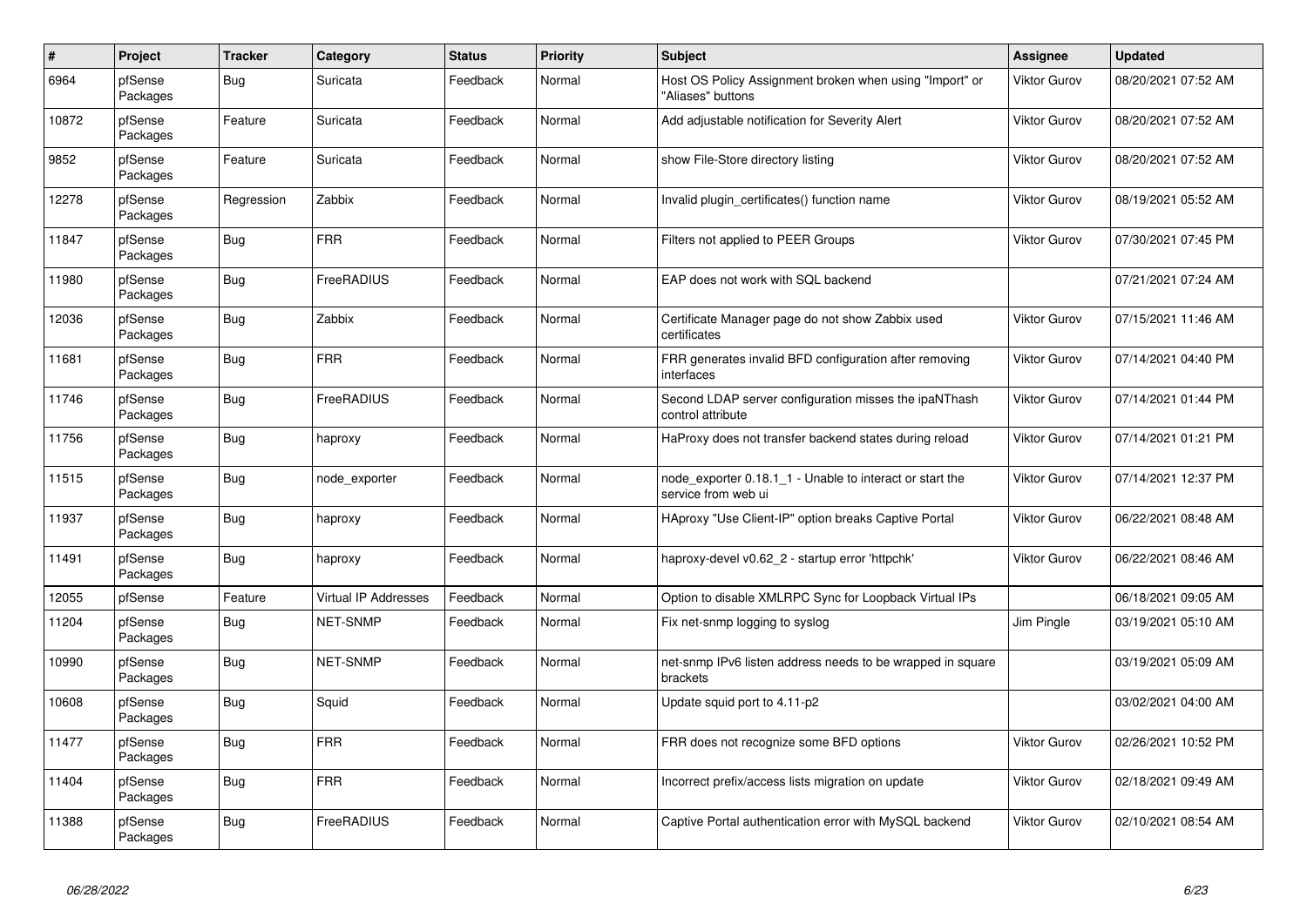| $\pmb{\#}$ | Project             | <b>Tracker</b> | Category                            | <b>Status</b> | <b>Priority</b> | <b>Subject</b>                                                                                    | <b>Assignee</b>       | <b>Updated</b>      |
|------------|---------------------|----------------|-------------------------------------|---------------|-----------------|---------------------------------------------------------------------------------------------------|-----------------------|---------------------|
| 11155      | pfSense<br>Packages | Feature        | pfBlockerNG                         | Feedback      | Normal          | SafeSearch AAAA                                                                                   | Viktor Gurov          | 02/05/2021 04:54 AM |
| 11345      | pfSense<br>Packages | <b>Bug</b>     | <b>FRR</b>                          | Feedback      | Normal          | FRR-OSPF - No "prefix-list" possible                                                              | Jim Pingle            | 02/04/2021 11:03 PM |
| 11331      | pfSense<br>Packages | <b>Bug</b>     | FreeRADIUS                          | Feedback      | Normal          | FreeRADIUS latest package upgrade broke Plain Mac<br>Authentication                               | Viktor Gurov          | 01/30/2021 10:08 AM |
| 4088       | pfSense<br>Packages | <b>Bug</b>     | squidguard                          | Feedback      | Normal          | Buggy squidgurd config file is created                                                            | Viktor Gurov          | 01/28/2021 10:01 AM |
| 11248      | pfSense<br>Packages | Feature        | squidguard                          | Feedback      | Normal          | SafeSearch update                                                                                 | Viktor Gurov          | 01/28/2021 10:01 AM |
| 11274      | pfSense<br>Packages | Bug            | ntop                                | Feedback      | Normal          | ntopng https web server does not present full certificate chain                                   | Viktor Gurov          | 01/28/2021 09:51 AM |
| 11301      | pfSense<br>Packages | Feature        | <b>FRR</b>                          | Feedback      | Normal          | Switch FRR to use default rc file as a service control base                                       | Jim Pingle            | 01/28/2021 09:35 AM |
| 10789      | pfSense<br>Packages | Feature        | <b>FRR</b>                          | Feedback      | Normal          | FRR integrated configuration and hitless reloads                                                  | Jim Pingle            | 01/20/2021 11:16 PM |
| 10541      | pfSense<br>Packages | Feature        | Squid                               | Feedback      | Normal          | Squid failover and load balancing                                                                 | Viktor Gurov          | 01/14/2021 07:34 AM |
| 11180      | pfSense<br>Packages | <b>Bug</b>     | Filer                               | Feedback      | Normal          | Filer run action for files on sync that wan't been modified                                       | Viktor Gurov          | 01/08/2021 07:27 AM |
| 11192      | pfSense             | <b>Bug</b>     | <b>Traffic Shaper</b><br>(Limiters) | Feedback      | Normal          | Using Limiters causes out of order packets within one TCP or<br><b>UDP flow</b>                   |                       | 01/06/2021 12:09 AM |
| 11174      | pfSense             | Bug            | Traffic Shaper (ALTQ)               | Feedback      | Normal          | Incorrect traffic shaping on pppoe interface                                                      |                       | 12/21/2020 11:21 PM |
| 10621      | pfSense             | Feature        | Hardware / Drivers                  | Feedback      | Normal          | Update system.inc/system_identify_specific_platform() update<br>to accommodate AWS, Azure and GCP |                       | 06/02/2020 03:16 PM |
| 10577      | pfSense             | <b>Bug</b>     | Hardware / Drivers                  | Feedback      | Normal          | intel x553 (c3000 chipset) loading x520 driver                                                    |                       | 05/28/2020 03:59 AM |
| 8315       | pfSense<br>Packages | <b>Bug</b>     | Mail report                         | Feedback      | Normal          | Mail Report mail_report_send() behavior different than<br>notify via smtp()                       | Jim Pingle            | 09/24/2019 10:12 AM |
| 6668       | pfSense             | <b>Bug</b>     | <b>IPsec</b>                        | Feedback      | Normal          | IPSec tunnel + L2TP/IPSec VPN - wrong PSK chosen by<br>pfSense                                    |                       | 09/21/2019 02:07 AM |
| 8251       | pfSense<br>Packages | <b>Bug</b>     | FreeRADIUS                          | Feedback      | Normal          | Captiveportal + FreeRadius "Last activity" resets to Session<br>start                             |                       | 08/13/2019 11:10 AM |
| 9335       | pfSense<br>Packages | Bug            | haproxy                             | Feedback      | Normal          | Stored XSS in HAProxy / haproxy listeners edit.php                                                | Jim Pingle            | 02/18/2019 09:35 AM |
| 13183      | pfSense Plus        | Regression     | Dashboard                           | Feedback      | High            | ZFS module is loaded on systems without ZFS                                                       | Christian<br>McDonald | 05/23/2022 10:11 AM |
| 12354      | pfSense<br>Packages | Todo           | haproxy                             | Feedback      | High            | Update haproxy-devel to mitigate CVE-2021-40346                                                   | Viktor Gurov          | 05/12/2022 08:50 AM |
| 12853      | pfSense             | <b>Bug</b>     | <b>NAT Reflection</b>               | Feedback      | High            | Network Address Translation - Pure NAT pfsense freeze after<br>reboot                             |                       | 02/22/2022 08:40 AM |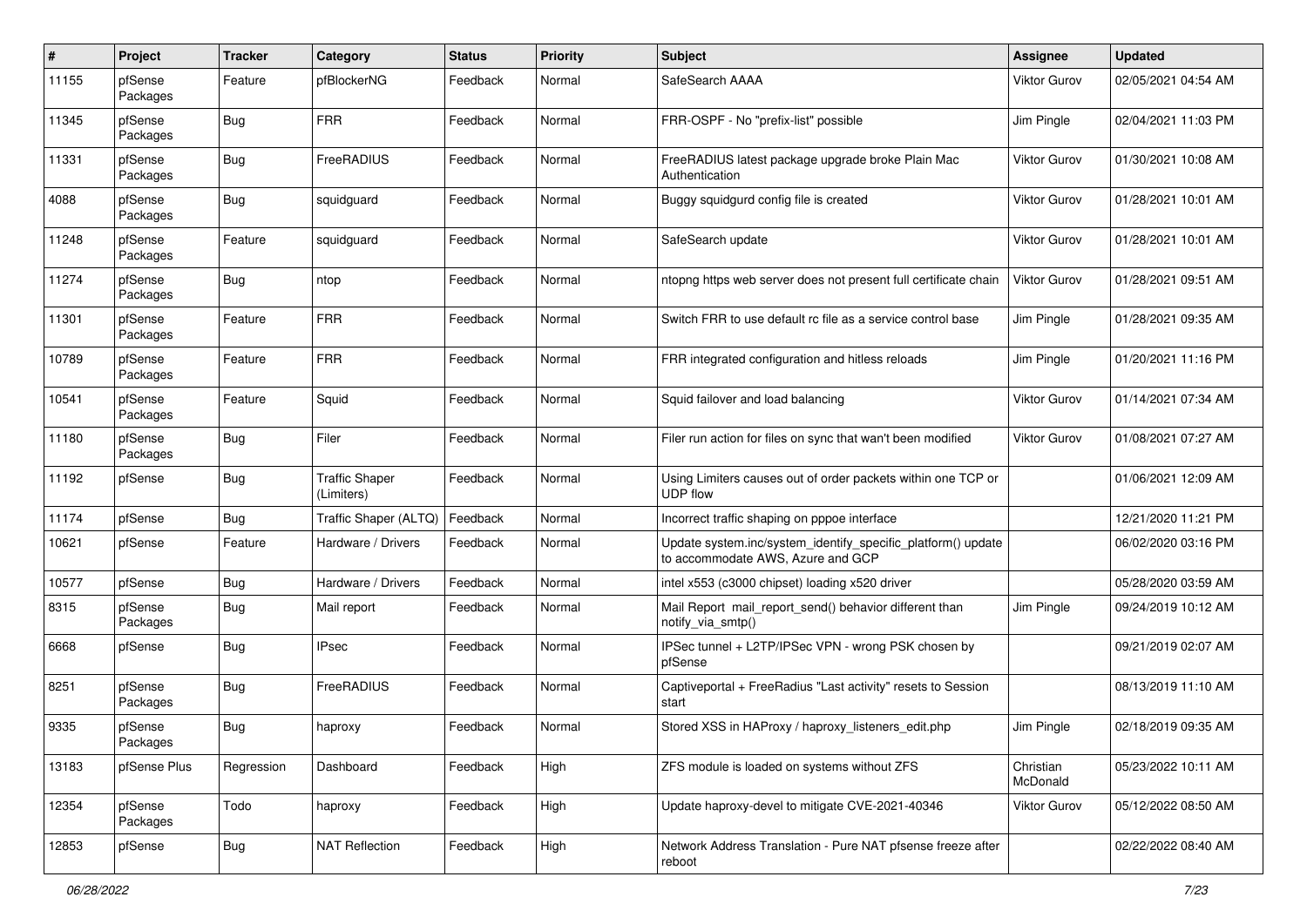| #     | Project             | <b>Tracker</b>     | Category              | <b>Status</b>                 | <b>Priority</b> | <b>Subject</b>                                                                                | Assignee                 | <b>Updated</b>      |
|-------|---------------------|--------------------|-----------------------|-------------------------------|-----------------|-----------------------------------------------------------------------------------------------|--------------------------|---------------------|
| 11135 | pfSense<br>Packages | Bug                | haproxy               | Feedback                      | High            | HAproxy OCSP reponse crontab bug                                                              | <b>Viktor Gurov</b>      | 09/10/2021 11:51 AM |
| 12160 | pfSense<br>Packages | Regression         | syslog-ng             | Feedback                      | High            | An invalid configuration is generated when choosing TLS as<br>the default protocol            | Jim Pingle               | 07/23/2021 03:27 PM |
| 9123  | pfSense             | Bug                | Interfaces            | Feedback                      | Very High       | Adding/configuring vlan on ixl-devices causes<br>ag add macvlan err -53, ag error 14          | Luiz Souza               | 05/16/2022 07:57 AM |
| 13268 | pfSense             | Todo               | Console Menu          | Ready To Test                 | Normal          | columns don't align nicely in console with medium-long<br>interface names                     |                          | 06/12/2022 10:32 PM |
| 7996  | pfSense             | Bug                | Web Interface         | <b>Pull Request</b><br>Review | Very Low        | Unnecessary link tag in login page                                                            | <b>Marcos</b><br>Mendoza | 06/26/2022 02:47 PM |
| 13272 | pfSense             | Bug                | Captive Portal        | <b>Pull Request</b><br>Review | Very Low        | Voucher CSV output has leading space before voucher code                                      | Jim Pingle               | 06/13/2022 10:27 AM |
| 11877 | pfSense             | <b>Bug</b>         | Web Interface         | <b>Pull Request</b><br>Review | <b>Very Low</b> | Labels and description dissapear in<br>firewall schedule edit.php                             | <b>Viktor Gurov</b>      | 05/17/2022 02:22 PM |
| 12757 | pfSense             | Bug                | Diagnostics           | <b>Pull Request</b><br>Review | Very Low        | Clean up /etc/inc/filter.inc use of pfctl -F                                                  |                          | 05/17/2022 02:18 PM |
| 13072 | pfSense             | Feature            | Traffic Shaper (ALTQ) | <b>Pull Request</b><br>Review | Very Low        | Matching background/font colors of queue values with dark<br>theme.                           |                          | 04/19/2022 07:32 AM |
| 13258 | pfSense             | <b>Bug</b>         | Console Menu          | <b>Pull Request</b><br>Review | Low             | secret menu option 100                                                                        | Jim Pingle               | 06/12/2022 01:44 PM |
| 11589 | pfSense             | Feature            | <b>Traffic Graphs</b> | <b>Pull Request</b><br>Review | Low             | Fix iftop experimental traffic fetcher, unify and improve output<br>style                     |                          | 03/03/2021 03:30 PM |
| 11508 | pfSense             | Todo               | Web Interface         | <b>Pull Request</b><br>Review | Low             | Update SimplePie to to v1.5.6                                                                 |                          | 02/23/2021 07:23 AM |
| 13304 | pfSense             | Feature            | Traffic Shaper (ALTQ) | <b>Pull Request</b><br>Review | Normal          | Add Broadcom Netextreme II (bxe) to the altg capable check                                    |                          | 06/27/2022 10:57 AM |
| 13303 | pfSense             | Bug                | <b>Dynamic DNS</b>    | <b>Pull Request</b><br>Review | Normal          | DynDNS - DNSExit no longer working                                                            | Koen Zomers              | 06/27/2022 10:56 AM |
| 12770 | pfSense Docs        | Todo               | Firewall Rules        | <b>Pull Request</b><br>Review | Normal          | Feedback on Firewall - Configuring firewall rules                                             |                          | 06/27/2022 07:42 AM |
| 12947 | pfSense             | Bug                | DHCP (IPv6)           | <b>Pull Request</b><br>Review | Normal          | DHCP6 client does not take any action if the interface IPv6<br>address changes during renewal |                          | 06/27/2022 07:31 AM |
| 13270 | pfSense Docs        | <b>New Content</b> | OpenVPN               | <b>Pull Request</b><br>Review | Normal          | OpenVPN client gateway is incorrect when the server does<br>not push routes                   | Marcos<br>Mendoza        | 06/26/2022 12:54 PM |
| 13298 | pfSense             | <b>Bug</b>         | Dynamic DNS           | <b>Pull Request</b><br>Review | Normal          | Dynv6 does not check response code when updating                                              | Tiago Beling<br>d'Avila  | 06/24/2022 07:47 AM |
| 13295 | pfSense             | Bug                | Gateway Monitoring    | <b>Pull Request</b><br>Review | Normal          | Incorrect function parameters for "get dpinger status()" call<br>in ``gwlb.inc``              |                          | 06/24/2022 07:25 AM |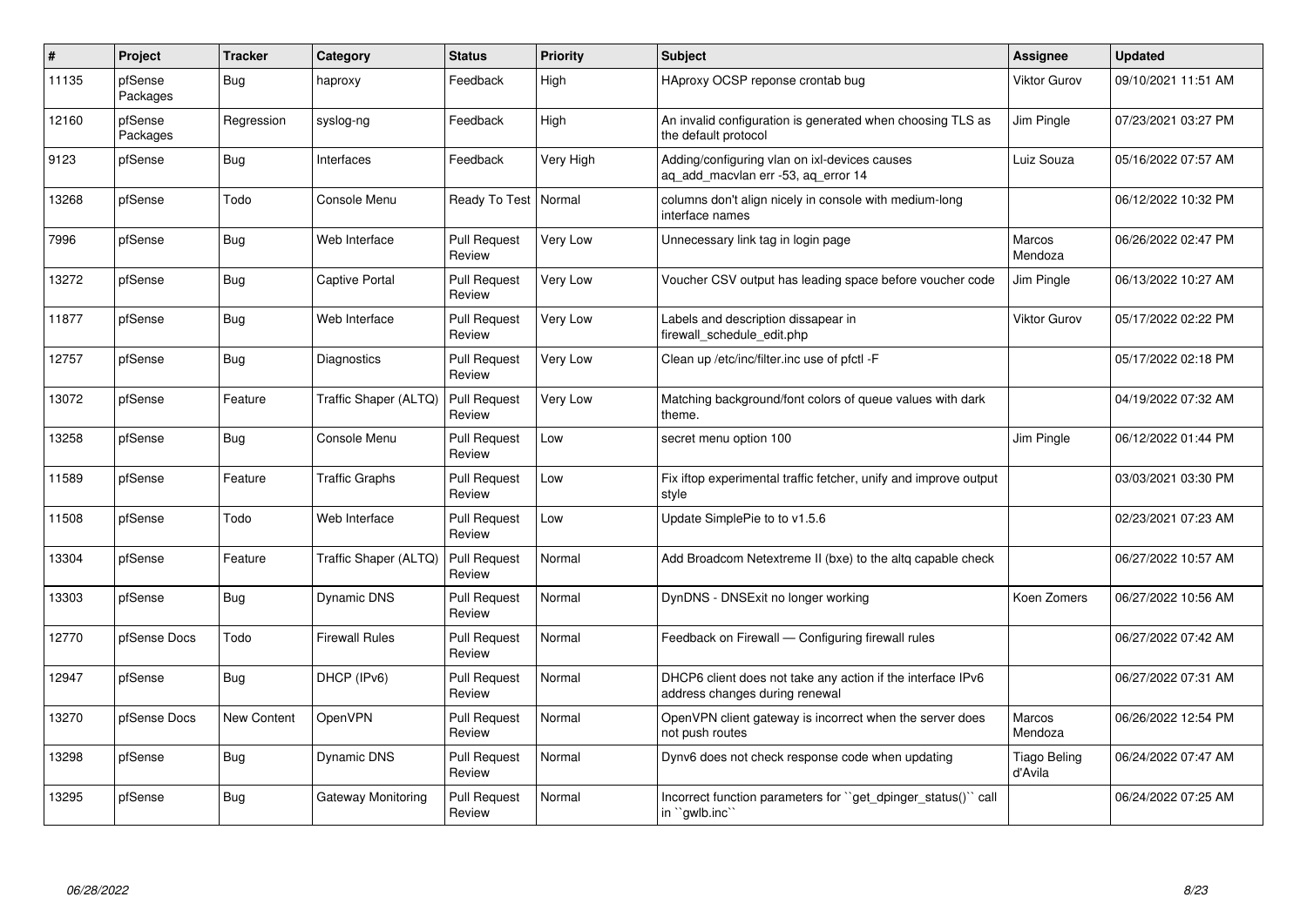| #     | Project             | <b>Tracker</b> | Category             | <b>Status</b>                 | <b>Priority</b> | <b>Subject</b>                                                                                                                                 | Assignee            | <b>Updated</b>      |
|-------|---------------------|----------------|----------------------|-------------------------------|-----------------|------------------------------------------------------------------------------------------------------------------------------------------------|---------------------|---------------------|
| 11570 | pfSense             | Regression     | Gateways             | <b>Pull Request</b><br>Review | Normal          | Gateway monitoring services is not always restarted on<br>interface events, which may prevent a WAN from recovering<br>back to an online state | Viktor Gurov        | 06/22/2022 09:04 PM |
| 13243 | pfSense             | Bug            | OpenVPN              | <b>Pull Request</b><br>Review | Normal          | OpenVPN status for multi-user VPN shows info icon to display<br>RADIUS rules when there are none to display                                    | Marcos<br>Mendoza   | 06/19/2022 05:53 PM |
| 12920 | pfSense             | <b>Bug</b>     | Gateway Monitoring   | <b>Pull Request</b><br>Review | Normal          | Gateway behavior differs when the gateway does not exist in<br>config.xml                                                                      | Viktor Gurov        | 06/12/2022 01:27 PM |
| 13245 | pfSense             | Feature        | Aliases / Tables     | <b>Pull Request</b><br>Review | Normal          | Type column on Alias lists                                                                                                                     | Jim Pingle          | 06/06/2022 07:09 AM |
| 13218 | pfSense             | Bug            | Interfaces           | <b>Pull Request</b><br>Review | Normal          | GIF-based interface MTU is assigned to parent interface on<br>boot when parent interface is a LAGG                                             | <b>Viktor Gurov</b> | 05/27/2022 05:25 AM |
| 12225 | pfSense             | Bug            | Authentication       | <b>Pull Request</b><br>Review | Normal          | Group membership field is not needed for remote groups                                                                                         | Viktor Gurov        | 05/17/2022 02:21 PM |
| 12385 | pfSense             | <b>Bug</b>     | Virtual IP Addresses | <b>Pull Request</b><br>Review | Normal          | deleteVIP() does not check 1:1 NAT and Outbound NAT rules                                                                                      | Viktor Gurov        | 05/17/2022 02:21 PM |
| 12431 | pfSense             | Todo           | Web Interface        | <b>Pull Request</b><br>Review | Normal          | GUI pages should use "POST" for AJAX calls, not "GET"                                                                                          | <b>Viktor Gurov</b> | 05/17/2022 02:20 PM |
| 12464 | pfSense             | Bug            | Logging              | <b>Pull Request</b><br>Review | Normal          | Syslog Auth messages are sent as Emergency Level                                                                                               |                     | 05/17/2022 02:20 PM |
| 12673 | pfSense             | Bug            | Dashboard            | <b>Pull Request</b><br>Review | Normal          | Firewall Logs Widget fails to update at intervals below 5<br>seconds.                                                                          | Viktor Gurov        | 05/17/2022 02:20 PM |
| 13124 | pfSense             | Feature        | Web Interface        | <b>Pull Request</b><br>Review | Normal          | Option to wait for interface selection before displaying firewall<br>rules                                                                     |                     | 05/17/2022 02:15 PM |
| 13165 | pfSense             | Feature        | Dashboard            | <b>Pull Request</b><br>Review | Normal          | Feat: live update for Services dashboard widget                                                                                                |                     | 05/15/2022 01:48 AM |
| 13160 | pfSense<br>Packages | Feature        | Status Monitoring    | <b>Pull Request</b><br>Review | Normal          | Option to sort monitoring graph views                                                                                                          |                     | 05/13/2022 12:06 PM |
| 13063 | pfSense<br>Packages | Feature        | Cellular             | <b>Pull Request</b><br>Review | Normal          | Cellular package shall support more modems and NMEA port                                                                                       |                     | 05/06/2022 02:38 PM |
| 13094 | pfSense             | Feature        | Packet Capture       | <b>Pull Request</b><br>Review | Normal          | Allow packet capture filtering in tagged packets                                                                                               | Marcos<br>Mendoza   | 04/24/2022 06:06 PM |
| 13085 | pfSense             | Feature        | OpenVPN              | <b>Pull Request</b><br>Review | Normal          | OpenVPN: expose NBDD servers in GUI + fix GUI bugs                                                                                             | Jim Pingle          | 04/22/2022 11:09 AM |
| 12965 | pfSense<br>Packages | Bug            | <b>FRR</b>           | <b>Pull Request</b><br>Review | Normal          | FRR BFD peer configuration is handled incorrectly in some<br>cases                                                                             | Viktor Gurov        | 03/22/2022 08:04 AM |
| 12720 | pfSense             | Bug            | Rules / NAT          | <b>Pull Request</b><br>Review | Normal          | Hide the "tag" field on non-floating tabs                                                                                                      | Viktor Gurov        | 01/24/2022 03:11 PM |
| 10462 | pfSense<br>Packages | Feature        | LCDProc              | <b>Pull Request</b><br>Review | Normal          | <b>CPU Temp Screen</b>                                                                                                                         |                     | 11/29/2021 08:28 AM |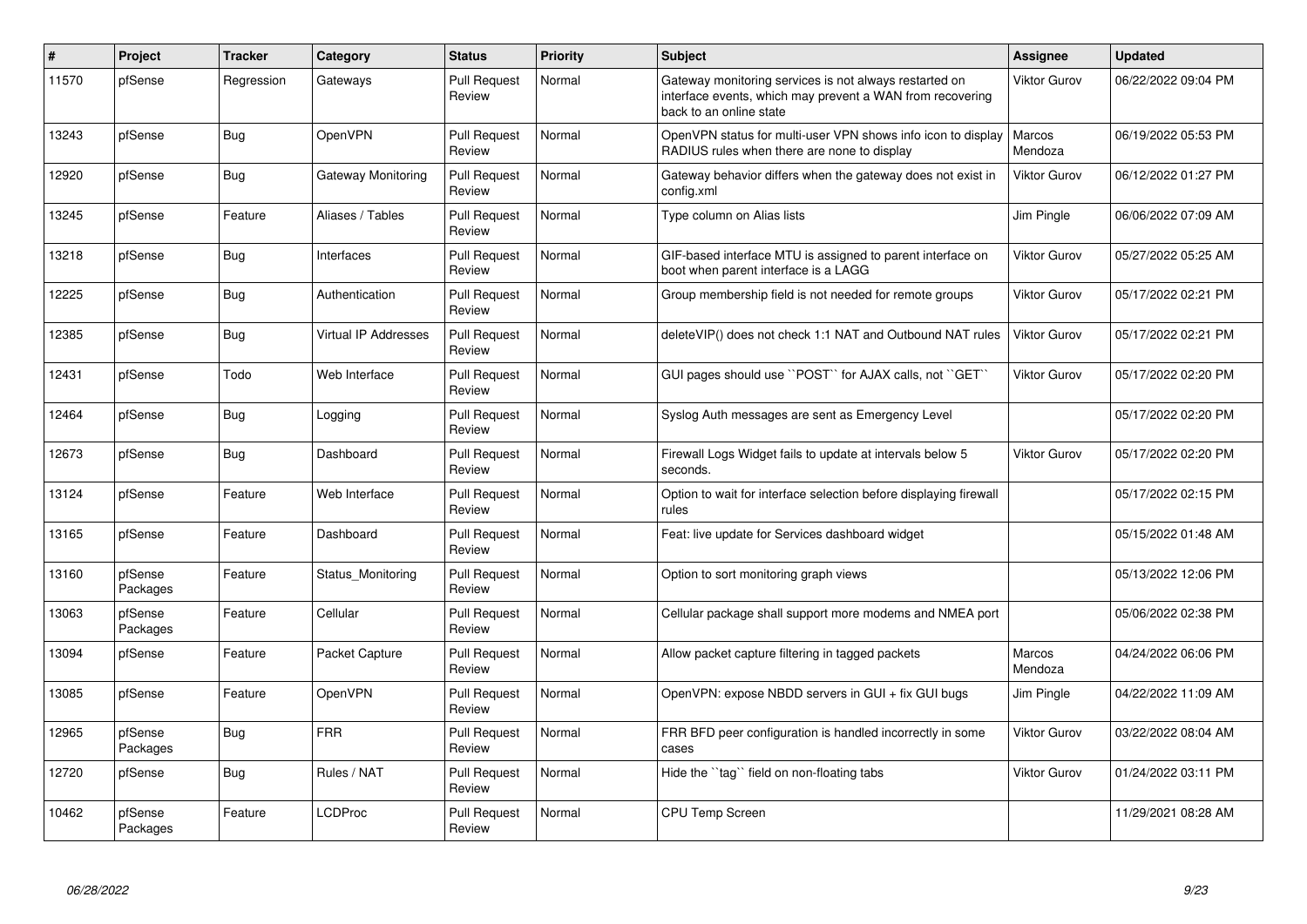| #     | Project             | <b>Tracker</b> | Category                            | <b>Status</b>                 | <b>Priority</b> | <b>Subject</b>                                                                     | Assignee               | <b>Updated</b>      |
|-------|---------------------|----------------|-------------------------------------|-------------------------------|-----------------|------------------------------------------------------------------------------------|------------------------|---------------------|
| 12507 | pfSense<br>Packages | <b>Bug</b>     | softflowd                           | <b>Pull Request</b><br>Review | Normal          | Add support for bi-directional flows in softflowd                                  |                        | 11/11/2021 03:53 AM |
| 12495 | pfSense             | Feature        | Dynamic DNS                         | <b>Pull Request</b><br>Review | Normal          | DynDNS: add deSEC IPv4&v6 simultaneos update                                       | Lukas Wiest            | 11/01/2021 08:53 AM |
| 12494 | pfSense             | Feature        | Dynamic DNS                         | <b>Pull Request</b><br>Review | Normal          | DynDNS: make simultaneous update of IP and LegacyIP<br>possible                    | <b>Lukas Wiest</b>     | 11/01/2021 08:52 AM |
| 11163 | pfSense<br>Packages | Feature        | <b>ACME</b>                         | <b>Pull Request</b><br>Review | Normal          | Preferred Chain option                                                             |                        | 10/18/2021 09:10 AM |
| 12176 | pfSense             | Todo           | Interfaces                          | <b>Pull Request</b><br>Review | Normal          | Hide WireGuard interfaces on appropriate pages                                     |                        | 08/11/2021 12:52 AM |
| 11377 | pfSense<br>Packages | <b>Bug</b>     | <b>FRR</b>                          | <b>Pull Request</b><br>Review | Normal          | FRR deinstall                                                                      |                        | 03/10/2021 08:21 AM |
| 11206 | pfSense<br>Packages | Feature        | <b>FRR</b>                          | <b>Pull Request</b><br>Review | Normal          | <b>FRR 7.5</b>                                                                     | Jim Pingle             | 01/08/2021 12:47 PM |
| 2386  | pfSense             | Feature        | Interfaces                          | <b>Pull Request</b><br>Review | Normal          | Bridge member that is not an assigned interface                                    | <b>Viktor Gurov</b>    | 12/02/2020 06:01 AM |
| 10904 | pfSense             | Feature        | <b>DHCP Relay</b>                   | <b>Pull Request</b><br>Review | Normal          | Support vti interfaces in dhcrelay                                                 | Luiz Souza             | 10/12/2020 07:35 AM |
| 1257  | pfSense             | Feature        | Certificates                        | <b>Pull Request</b><br>Review | Normal          | Handle encypted CA/Certificate private keys                                        |                        | 10/12/2020 07:12 AM |
| 12979 | pfSense<br>Packages | <b>Bug</b>     | Snort                               | <b>Pull Request</b><br>Review | High            | Snort Rules Update Process Using Deprecated FreeBSD<br>Subdirectory Name           | <b>Bill Meeks</b>      | 03/24/2022 09:02 AM |
| 13214 | pfSense<br>Packages | <b>Bug</b>     | node_exporter                       | <b>Pull Request</b><br>Review | Normal-package  | AttributeError: 'NoneType' object has no attribute 'text'                          | lan Grindley           | 05/25/2022 08:20 AM |
| 12462 | pfSense<br>Packages | Feature        | Telegraf                            | <b>Pull Request</b><br>Review | Normal-package  | Telegraf: Add "devfs" to ignore fs                                                 | Offstage Roller        | 10/18/2021 09:03 AM |
| 13093 | pfSense             | <b>Bug</b>     | Authentication                      | In Progress                   | Normal          | LDAP authentication fails with extended query and RFC2307<br>group lookups enabled | <b>Chris Linstruth</b> | 05/31/2022 07:20 AM |
| 3132  | pfSense             | <b>Bug</b>     | Gateway Monitoring                  | In Progress                   | Normal          | Gateway events for IPv6 affect IPv4 services and vice versa                        | Viktor Gurov           | 05/10/2022 03:10 PM |
| 10502 | pfSense<br>Packages | <b>Bug</b>     | lldpd                               | In Progress                   | Normal          | LLDP spamming errors on Netgate XG-7100                                            |                        | 04/21/2022 12:39 PM |
| 9370  | pfSense Docs        | Correction     | General                             | In Progress                   | Normal          | Update old screenshots                                                             | Jim Pingle             | 12/03/2021 09:55 AM |
| 12144 | pfSense             | Bug            | <b>Operating System</b>             | In Progress                   | Normal          | Bug in "df -t" filtering if two filesystems use the same<br>mountpoint             | Mateusz Guzik          | 09/10/2021 10:07 AM |
| 12285 | pfSense<br>Packages | Feature        | Suricata                            | In Progress                   | Normal          | Add more EVE Logged Traffic protocols                                              | Viktor Gurov           | 08/20/2021 08:22 AM |
| 4405  | pfSense             | Feature        | Traffic Shaper (ALTQ)               | In Progress                   | Normal          | Traffic shaping doesn't work when applied to a bridge<br>interface                 | Luiz Souza             | 02/09/2021 12:05 PM |
| 7389  | pfSense             | <b>Bug</b>     | <b>Traffic Shaper</b><br>(Limiters) | In Progress                   | Normal          | Limiter does not work with transparent proxy                                       | Luiz Souza             | 02/01/2021 03:31 PM |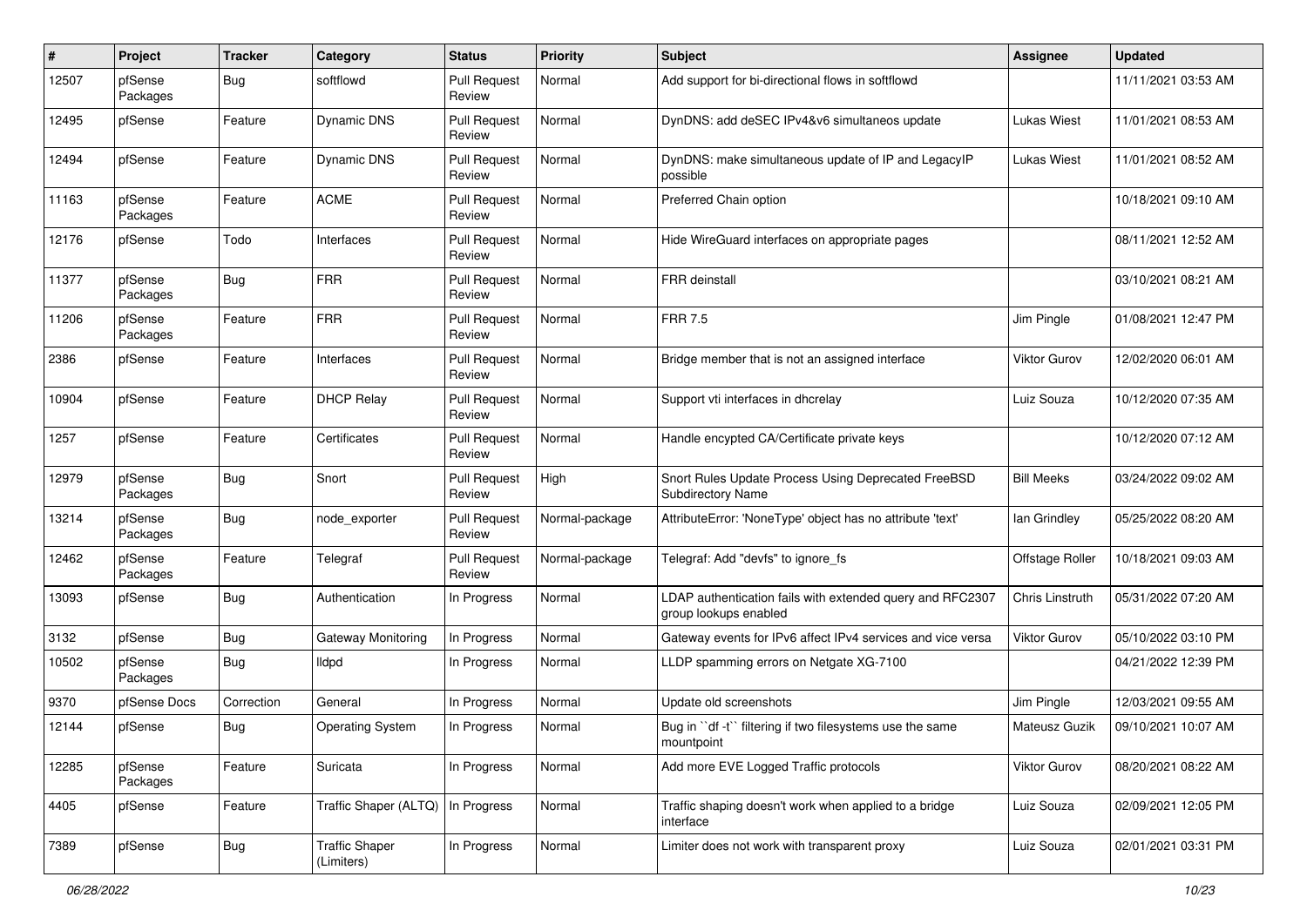| #     | Project             | <b>Tracker</b> | Category              | <b>Status</b> | Priority | <b>Subject</b>                                                                                       | <b>Assignee</b>      | <b>Updated</b>      |
|-------|---------------------|----------------|-----------------------|---------------|----------|------------------------------------------------------------------------------------------------------|----------------------|---------------------|
| 8611  | pfSense             | Bug            | Interfaces            | In Progress   | Normal   | unable to receive IPv6 RA's on SG-1000, default route lost                                           | Luiz Souza           | 02/01/2021 03:31 PM |
| 4298  | pfSense             | <b>Bug</b>     | <b>SNMP</b>           | Assigned      | Very Low | Excessive errors from snmpd                                                                          | Luiz Souza           | 09/13/2020 08:21 AM |
| 4234  | pfSense             | Feature        | IPsec                 | Assigned      | Low      | allow for strict user <> cn validation of mobile ipsec users<br>when using rsa+xauth                 |                      | 01/24/2017 06:11 AM |
| 13215 | pfSense             | Bug            | Captive Portal        | Assigned      | Normal   | Allowed MAC/IP/Hostname traffic counts for authorized users                                          | Reid Linnemann       | 05/31/2022 05:31 PM |
| 10297 | pfSense<br>Packages | Feature        | FreeRADIUS            | Assigned      | Normal   | IPv6 user attributes                                                                                 |                      | 04/21/2022 12:39 PM |
| 7138  | pfSense             | <b>Bug</b>     | DHCP (IPv6)           | Assigned      | Normal   | Pfsense wide dhcpv6 client doesn't recognise ifid statement                                          |                      | 04/21/2022 12:39 PM |
| 1337  | pfSense             | Feature        | Interfaces            | Assigned      | Normal   | VLANs with different MAC address than parent interface                                               |                      | 04/21/2022 12:39 PM |
| 11836 | pfSense<br>Packages | <b>Bug</b>     | FRR                   | Assigned      | Normal   | FRR ACCEPTFILTER unstable                                                                            | Viktor Gurov         | 02/14/2022 07:20 AM |
| 7400  | pfSense             | <b>Bug</b>     | <b>Traffic Graphs</b> | Assigned      | Normal   | Traffic Graphs show bad data on 2.3.3 1                                                              | <b>Jared Dillard</b> | 12/31/2021 05:47 PM |
| 11054 | pfSense<br>Packages | <b>Bug</b>     | FreeRADIUS            | Assigned      | Normal   | Check Client Certificate CN not working as described                                                 | Viktor Gurov         | 12/14/2021 07:22 AM |
| 12101 | pfSense<br>Packages | Bug            | arpwatch              | Assigned      | Normal   | ArpWatch Suppression Mac for "flip-flop" not suppressing                                             | <b>Viktor Gurov</b>  | 10/09/2021 07:19 PM |
| 7398  | pfSense             | Feature        | <b>Traffic Graphs</b> | Assigned      | Normal   | Show average value of bandwidth in/out on Dashboard trafic<br>graph                                  | <b>Jared Dillard</b> | 08/21/2019 08:56 AM |
| 9094  | pfSense             | <b>Bug</b>     | Hardware / Drivers    | Assigned      | Normal   | MBT console settings are not forced to video console                                                 |                      | 11/07/2018 10:23 AM |
| 5091  | pfSense             | <b>Bug</b>     | Rules / NAT           | Confirmed     | Very Low | In rule creation destination ports fields (from and to) are too<br>small to read ports aliases names |                      | 01/07/2020 07:48 AM |
| 7553  | pfSense             | Bug            | Captive Portal        | Confirmed     | Very Low | Captive portal on a parent interface blocks traffic on VLAN<br>interfaces too                        |                      | 08/19/2018 03:15 PM |
| 9296  | pfSense             | Bug            | Aliases / Tables      | Confirmed     | Low      | Alias content is sometimes incomplete when mixing FQDN<br>and IP address                             | Reid Linnemann       | 06/18/2022 03:12 PM |
| 2234  | pfSense             | <b>Bug</b>     | Web Interface         | Confirmed     | Low      | Status: Traffic Graph - only shows interface's subnet                                                |                      | 01/15/2022 08:33 PM |
| 6055  | pfSense             | Bug            | Package System        | Confirmed     | Low      | Menu items may remain from packages no longer installed                                              |                      | 06/18/2021 08:46 PM |
| 2042  | pfSense             | <b>Bug</b>     | <b>NAT Reflection</b> | Confirmed     | Low      | NAT reflection doesn't apply to self-initiated traffic                                               |                      | 01/21/2021 10:38 PM |
| 8502  | pfSense             | <b>Bug</b>     | Web Interface         | Confirmed     | Low      | main (top) menu items do not drop down in some cases                                                 |                      | 07/06/2020 02:39 PM |
| 6430  | pfSense             | Bug            | <b>DNS Resolver</b>   | Confirmed     | Low      | pfsense should sanity-check hostnames when copying from<br>dhcpd.leases to /etc/hosts                |                      | 08/13/2019 01:23 PM |
| 3889  | pfSense             | <b>Bug</b>     | <b>XML Parser</b>     | Confirmed     | Low      | Non relevant changes in config.xml                                                                   |                      | 08/13/2019 12:23 PM |
| 6011  | pfSense             | <b>Bug</b>     | Web Interface         | Confirmed     | Low      | IPv6 link local fails HTTP REFERER check                                                             |                      | 09/04/2016 09:57 AM |
| 6255  | pfSense             | <b>Bug</b>     | PPP Interfaces        | Confirmed     | Low      | PPP Country/Provider/Plan configuration not saved                                                    |                      | 04/25/2016 07:15 PM |
| 5658  | pfSense             | Bug            | Captive Portal        | Confirmed     | Low      | Files with the same name cannot be uploaded to multiple<br>captive portal zones                      |                      | 12/18/2015 07:19 PM |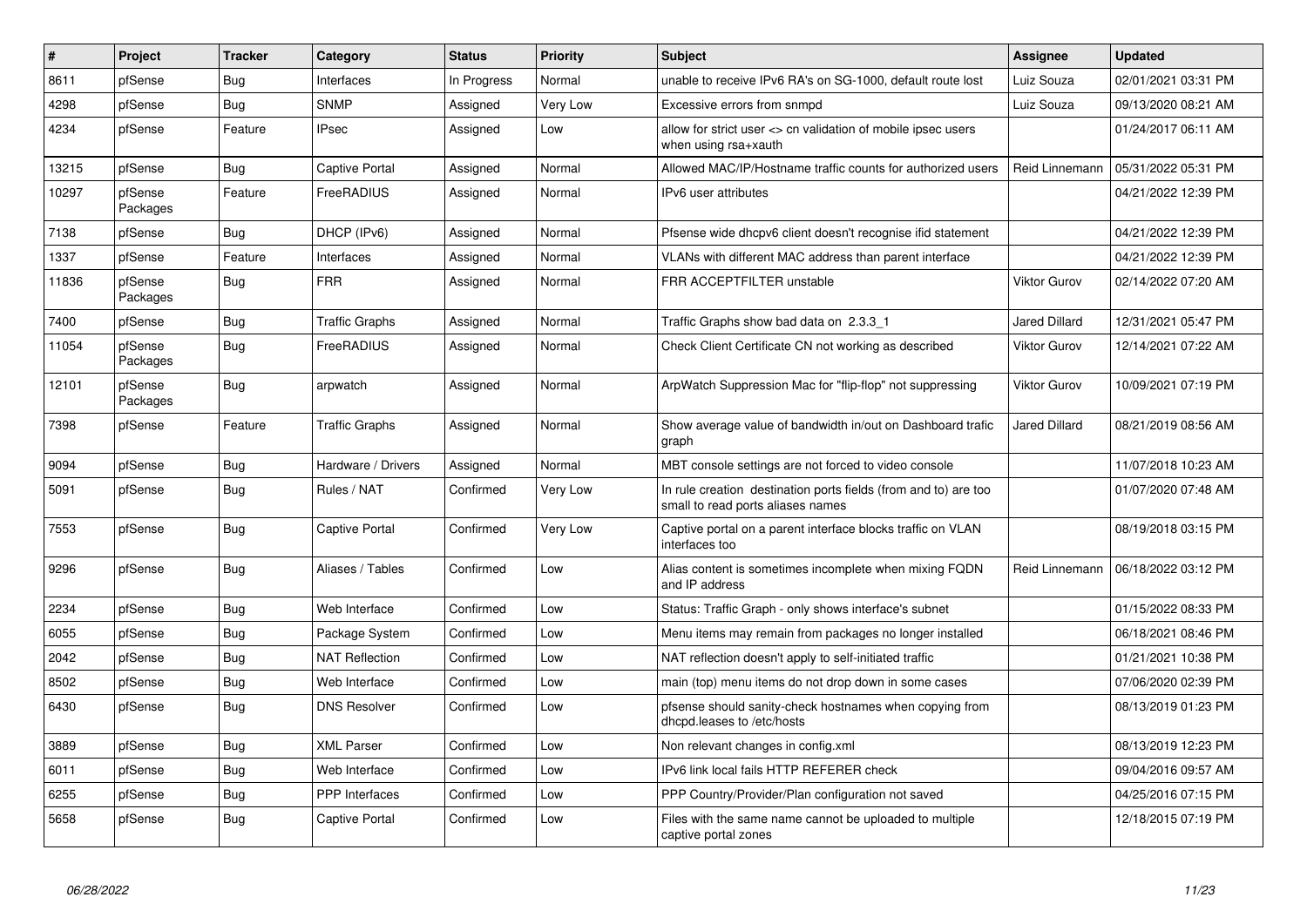| ∦     | Project             | Tracker    | Category                            | <b>Status</b> | <b>Priority</b> | <b>Subject</b>                                                                                        | Assignee               | <b>Updated</b>      |
|-------|---------------------|------------|-------------------------------------|---------------|-----------------|-------------------------------------------------------------------------------------------------------|------------------------|---------------------|
| 5469  | pfSense             | <b>Bug</b> | Package System                      | Confirmed     | Low             | package.dtd XSD schema is a piece of pathetic, useless,<br>unmaintained junk                          |                        | 11/22/2015 06:26 AM |
| 13154 | pfSense<br>Packages | <b>Bug</b> | pfBlockerNG                         | Confirmed     | Normal          | pfBlocker causing excessive CPU load                                                                  |                        | 06/14/2022 01:14 PM |
| 12821 | pfSense             | Regression | Hardware / Drivers                  | Confirmed     | Normal          | Intel e1000 driver (em & igb) cannot pass VLAN0 tagged<br>packets                                     |                        | 06/05/2022 08:23 AM |
| 13226 | pfSense             | <b>Bug</b> | <b>Captive Portal</b>               | Confirmed     | Normal          | Captive Portal doesn't disconnect established OpenVPN link                                            | Reid Linnemann         | 05/30/2022 10:38 AM |
| 12796 | pfSense             | <b>Bug</b> | Upgrade                             | Confirmed     | Normal          | 2.5.2 -> 2.6.0 upgrade segfaults if certain packages are<br>installed.                                |                        | 05/24/2022 07:43 AM |
| 4500  | pfSense             | <b>Bug</b> | UPnP/NAT-PMP                        | Confirmed     | Normal          | Some miniupnp port mappings are not displayed in the Status<br>page                                   |                        | 04/25/2022 12:49 PM |
| 9384  | pfSense             | <b>Bug</b> | Interfaces                          | Confirmed     | Normal          | devd putting "\$" before variable contents when using single<br>quotes                                |                        | 04/21/2022 12:39 PM |
| 4154  | pfSense             | <b>Bug</b> | User Manager /<br>Privileges        | Confirmed     | Normal          | RADIUS authentication not working over IPv6                                                           |                        | 04/21/2022 12:39 PM |
| 12956 | pfSense<br>Packages | <b>Bug</b> | Suricata                            | Confirmed     | Normal          | suricata fails to use pcre in SID management (e.g.<br>dropsid.conf)                                   |                        | 04/05/2022 12:52 PM |
| 4345  | pfSense             | <b>Bug</b> | <b>Operating System</b>             | Confirmed     | Normal          | Traffic Shaping doesn't work with Xen netfront driver                                                 |                        | 12/31/2021 05:30 PM |
| 3796  | pfSense             | <b>Bug</b> | Diagnostics                         | Confirmed     | Normal          | States summary fails and is very slow with large state tables                                         |                        | 12/11/2021 08:03 PM |
| 6370  | pfSense             | <b>Bug</b> | <b>IPsec</b>                        | Confirmed     | Normal          | IPSEC bound to WAN gateway group and Dynamic DNS<br>doesn't to fail back tunnel to WAN on DDNS update |                        | 08/31/2021 07:38 AM |
| 6624  | pfSense             | <b>Bug</b> | <b>IPsec</b>                        | Confirmed     | Normal          | changes in IPsec config should down the connection                                                    | Jim Pingle             | 08/02/2021 12:08 PM |
| 6362  | pfSense             | <b>Bug</b> | DHCP (IPv4)                         | Confirmed     | Normal          | DHCP Client ID not used                                                                               |                        | 07/09/2021 06:30 AM |
| 6333  | pfSense             | <b>Bug</b> | Gateway Monitoring                  | Confirmed     | Normal          | Bootup starts/restarts dpinger multiple times                                                         | Luiz Souza             | 11/16/2020 01:11 PM |
| 9349  | pfSense             | <b>Bug</b> | <b>IPsec</b>                        | Confirmed     | Normal          | IPSec service start/stop/restart fails after settings change                                          | Markus<br>Stockhausen  | 10/30/2020 01:33 PM |
| 6167  | pfSense             | <b>Bug</b> | <b>IPsec</b>                        | Confirmed     | Normal          | IPsec IPComp not working                                                                              | George<br>Neville-Neil | 09/22/2020 06:07 PM |
| 7954  | pfSense<br>Packages | <b>Bug</b> | Squid                               | Confirmed     | Normal          | Package upgrade/reinstall gets stuck on deinstall if the<br>package-provided service is not running   |                        | 10/18/2017 12:04 PM |
| 4061  | pfSense             | <b>Bug</b> | DHCP (IPv4)                         | Confirmed     | Normal          | dhcpd doesn't send client-hostname to peer, breaking DHCP<br>lease registrations w/HA                 |                        | 02/24/2017 08:58 PM |
| 4474  | pfSense             | <b>Bug</b> | Package System                      | Confirmed     | Normal          | IP address change triggers reload of all packages                                                     |                        | 02/13/2017 07:21 AM |
| 3962  | pfSense<br>Packages | <b>Bug</b> | ladvd                               | Confirmed     | Normal          | LADVD interface handling issues with lagg and bridge                                                  |                        | 12/05/2016 01:59 PM |
| 1813  | pfSense             | <b>Bug</b> | Rules / NAT                         | Confirmed     | Normal          | Static routes on WAN interfaces overridden by route-to for<br>firewall-initiated traffic              |                        | 11/09/2016 02:06 PM |
| 3824  | pfSense             | <b>Bug</b> | <b>Traffic Shaper</b><br>(Limiters) | Confirmed     | Normal          | Limiters on bridge break traffic outside locally-configured IP<br>subnets                             | Luiz Souza             | 11/03/2016 07:16 PM |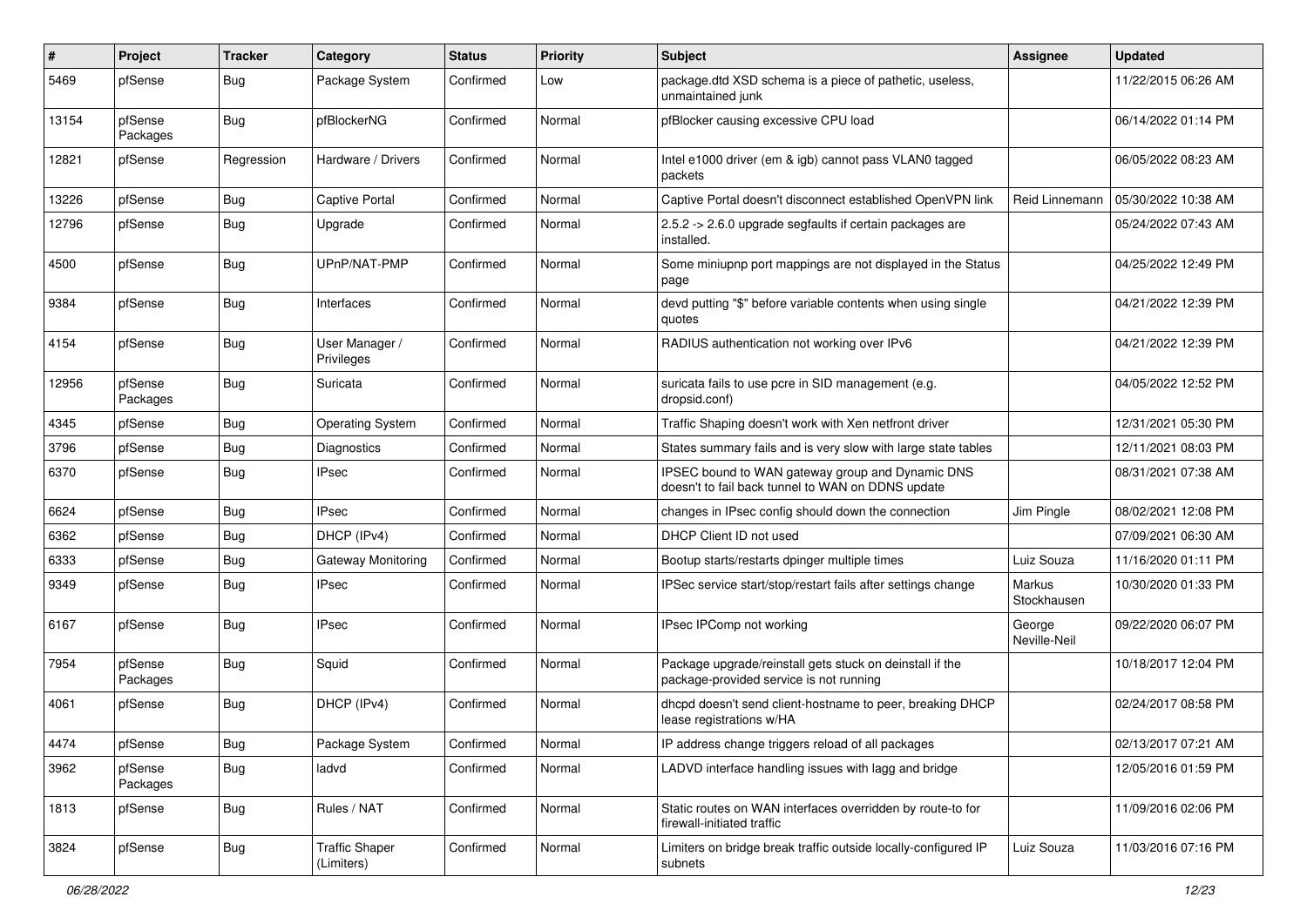| #     | Project             | <b>Tracker</b> | Category                            | <b>Status</b> | <b>Priority</b> | Subject                                                                                                  | <b>Assignee</b> | <b>Updated</b>      |
|-------|---------------------|----------------|-------------------------------------|---------------|-----------------|----------------------------------------------------------------------------------------------------------|-----------------|---------------------|
| 6614  | pfSense             | <b>Bug</b>     | Web Interface                       | Confirmed     | Normal          | Dashboard high CPU usage                                                                                 |                 | 07/14/2016 03:04 PM |
| 6605  | pfSense             | <b>Bug</b>     | Interfaces                          | Confirmed     | Normal          | rc.linkup logic issues with actions taken                                                                |                 | 07/12/2016 07:46 PM |
| 5791  | pfSense             | <b>Bug</b>     | Rules / NAT                         | Confirmed     | Normal          | tftp-proxy functionality is easilly broken by unrelated rules                                            |                 | 07/10/2016 12:24 AM |
| 5887  | pfSense             | <b>Bug</b>     | Interfaces                          | Confirmed     | Normal          | hardware_offloading_applyflags sets/unsets most values<br>when already set correctly                     |                 | 07/06/2016 03:31 PM |
| 4428  | pfSense             | <b>Bug</b>     | Interfaces                          | Confirmed     | Normal          | Setting media option on em(4) leads to infinite link cycling                                             |                 | 07/06/2016 12:45 AM |
| 6580  | pfSense             | <b>Bug</b>     | <b>Operating System</b>             | Confirmed     | Normal          | Bridge with down member interface sends ICMP<br>unreachables where it shouldn't                          |                 | 07/05/2016 05:40 PM |
| 6517  | pfSense             | <b>Bug</b>     | <b>IPsec</b>                        | Confirmed     | Normal          | Adding mobile IPsec phase 2 entries requires restart of<br>strongswan                                    |                 | 06/21/2016 11:04 PM |
| 6493  | pfSense             | Bug            | Web Interface                       | Confirmed     | Normal          | Dynamic DNS clients slow page load                                                                       |                 | 06/17/2016 03:43 AM |
| 6220  | pfSense             | <b>Bug</b>     | <b>Operating System</b>             | Confirmed     | Normal          | state mismatch with host-initiated traffic matching binat to IP<br>not locally assigned                  | Luiz Souza      | 06/08/2016 09:23 AM |
| 4406  | pfSense             | <b>Bug</b>     | <b>Operating System</b>             | Confirmed     | Normal          | ALTQ problems with wireless cloned interfaces                                                            | Luiz Souza      | 11/19/2015 12:06 AM |
| 1186  | pfSense             | <b>Bug</b>     | <b>RRD Graphs</b>                   | Confirmed     | Normal          | When in pure routing mode the rrd graphs are blank                                                       |                 | 09/16/2015 04:31 PM |
| 5075  | pfSense             | <b>Bug</b>     | Rules / NAT                         | Confirmed     | Normal          | pf errors that don't return a line number on first line don't file<br>notice                             |                 | 09/01/2015 06:42 PM |
| 1848  | pfSense             | <b>Bug</b>     | <b>Traffic Shaper</b><br>(Limiters) | Confirmed     | Normal          | Limiters after policy routing has taken place do not behave<br>correctly                                 |                 | 10/25/2014 09:18 PM |
| 5413  | pfSense             | Bug            | <b>DNS Resolver</b>                 | Confirmed     | High            | Incorrect Handling of Unbound Resolver [service restarts,<br>cache loss, DNS service interruption]       |                 | 06/19/2022 11:11 PM |
| 11992 | pfSense             | <b>Bug</b>     | Virtual IP Addresses                | Confirmed     | High            | GRE Tunnel - Does not work with a virtual IP as endpoint                                                 |                 | 06/04/2021 01:16 AM |
| 4845  | pfSense             | <b>Bug</b>     | CARP                                | Confirmed     | High            | CARP preemption doesn't switch to backup where<br>connectivity between systems is lost but not NIC link  |                 | 07/28/2015 07:55 AM |
| 12466 | pfSense             | Feature        | <b>OpenVPN</b>                      | New           | Very Low        | Option to Disable Renegotiation timer in OpenVPN Server                                                  |                 | 06/27/2022 07:22 AM |
| 8454  | pfSense<br>Packages | <b>Bug</b>     | arpwatch                            | New           | Very Low        | Arpwatch package break email notifications from other<br>sources                                         |                 | 06/23/2022 07:49 PM |
| 10352 | pfSense             | <b>Bug</b>     | Authentication                      | <b>New</b>    | Very Low        | RADIUS authentication fails with MSCHAPv1 or MSCHAPv2<br>when passwords contain international characters |                 | 06/20/2022 04:04 PM |
| 10446 | pfSense             | Feature        | Rules / NAT                         | <b>New</b>    | Very Low        | VIP address is not shown in firewall rules                                                               |                 | 06/09/2022 02:07 PM |
| 13250 | pfSense             | Todo           | DHCP (IPv4)                         | New           | Very Low        | Clean up DHCP Server option language                                                                     | Jim Pingle      | 06/06/2022 07:32 AM |
| 13220 | pfSense             | Feature        | <b>Captive Portal</b>               | New           | Very Low        | Voucher per-roll bandwidth restrictions and traffic quotas                                               |                 | 05/26/2022 08:16 AM |
| 13219 | pfSense             | Feature        | Captive Portal                      | New           | Very Low        | Enable/Disable single voucher roll                                                                       |                 | 05/26/2022 08:14 AM |
| 13159 | pfSense             | Todo           | Web Interface                       | New           | Very Low        | Decrease distance between img-buttons in webGUI to<br>eliminate mistake entry                            |                 | 05/14/2022 06:52 AM |
| 13161 | pfSense             | Feature        | Web Interface                       | New           | Very Low        | FLASH PORT'S LED button, to help quickly find port that<br>need to be connected to patch&cable           |                 | 05/14/2022 06:35 AM |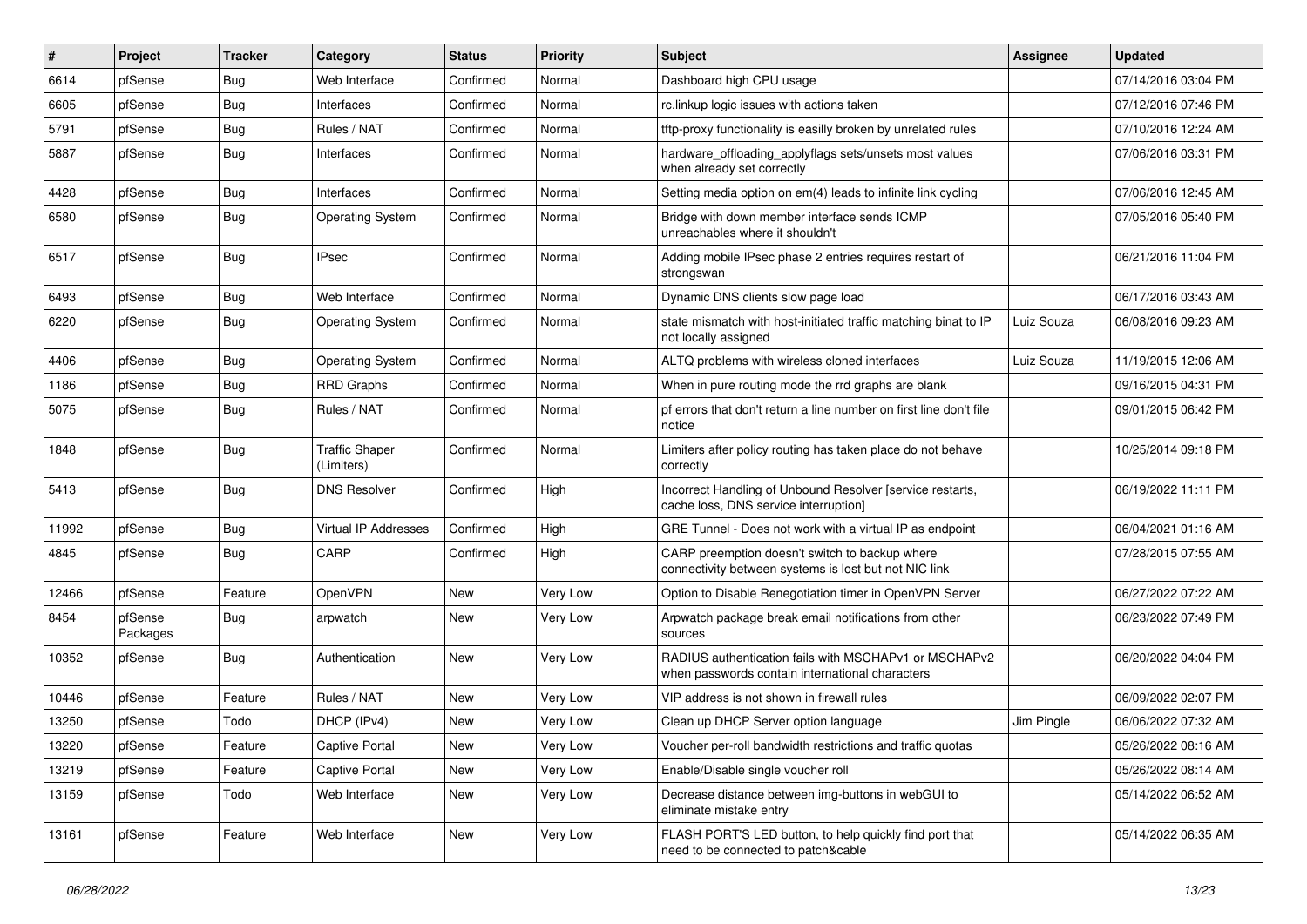| ∦     | Project             | Tracker     | Category                 | <b>Status</b> | <b>Priority</b> | Subject                                                                                                                                | <b>Assignee</b> | <b>Updated</b>      |
|-------|---------------------|-------------|--------------------------|---------------|-----------------|----------------------------------------------------------------------------------------------------------------------------------------|-----------------|---------------------|
| 13144 | pfSense             | <b>Bug</b>  | Rules / NAT              | New           | Very Low        | Firewall rule entries can get out of sync when entries are<br>deleted while other administrators are editing entries<br>simultaneously |                 | 05/10/2022 07:26 AM |
| 13110 | pfSense             | <b>Bug</b>  | CARP                     | New           | Very Low        | changing CARP VIP address does not update outbound NAT<br>interface IP                                                                 |                 | 05/03/2022 02:52 PM |
| 12522 | pfSense             | Feature     | OpenVPN                  | New           | Very Low        | More flexible Client-Specific Override options for controlling<br>options pushed to clients                                            |                 | 04/11/2022 03:11 PM |
| 12863 | pfSense             | Feature     | Authentication           | <b>New</b>    | Very Low        | dynamically tune sha512crypt rounds                                                                                                    | Jim Pingle      | 03/19/2022 12:53 PM |
| 12832 | pfSense Plus        | Feature     | Hardware / Drivers       | New           | Very Low        | 6100 configurable Blinking Blue LED                                                                                                    |                 | 02/22/2022 07:30 AM |
| 12805 | pfSense Docs        | New Content | General                  | New           | Very Low        | Add documentation about what triggers a notfication                                                                                    |                 | 02/15/2022 05:10 PM |
| 12804 | pfSense Docs        | New Content | General                  | New           | Very Low        | Create Slack documentation                                                                                                             |                 | 02/15/2022 04:59 PM |
| 12789 | pfSense<br>Packages | Feature     | <b>ACME</b>              | New           | Very Low        | Show expiration date of certificates in the ACME package list                                                                          |                 | 02/14/2022 09:20 AM |
| 12759 | pfSense Plus        | Bug         | Package System           | New           | Very Low        | Proprietary packages link to non-existant or non-public github<br>pages                                                                |                 | 02/09/2022 10:43 AM |
| 10732 | pfSense             | Feature     | <b>High Availability</b> | <b>New</b>    | Very Low        | Warning banner for secondary HA node                                                                                                   |                 | 12/23/2021 03:34 AM |
| 1738  | pfSense             | <b>Bug</b>  | Backup / Restore         | New           | Very Low        | Restore fails when username in backup is not matching                                                                                  |                 | 12/11/2021 07:51 PM |
| 12521 | pfSense             | Feature     | <b>Operating System</b>  | New           | Very Low        | Add the BBR2, QUIC, RACK Congestion Control (CC)<br>protocols                                                                          |                 | 11/15/2021 07:40 AM |
| 12457 | pfSense Docs        | Todo        | Packages                 | <b>New</b>    | Very Low        | Add UPS Configuration Recipes for apcupsd and nut UPS<br>Packages with Common Brand Units                                              |                 | 10/18/2021 08:37 AM |
| 10290 | pfSense             | Feature     | Aliases / Tables         | New           | Very Low        | Firewall Aliases Add button on top of list                                                                                             |                 | 07/10/2021 01:03 PM |
| 11165 | pfSense<br>Packages | Feature     | OpenVPN Client<br>Export | New           | Very Low        | OpenVPN Exporter - Allow for name customization                                                                                        |                 | 07/10/2021 12:58 PM |
| 12067 | pfSense             | <b>Bug</b>  | DHCP (IPv4)              | <b>New</b>    | Very Low        | <b>DHCP Monitoring Statistics Error</b>                                                                                                |                 | 06/21/2021 08:39 AM |
| 12066 | pfSense             | Feature     | <b>Operating System</b>  | New           | Very Low        | Include man and man pages for all core programs and<br>packages                                                                        |                 | 06/21/2021 07:44 AM |
| 12025 | pfSense             | Todo        | Web Interface            | <b>New</b>    | Very Low        | Add 1:1 Validation to Notify Someone They are 1:1 NAT'ing<br>an Interface Address                                                      |                 | 06/11/2021 10:05 AM |
| 11921 | pfSense             | Feature     | <b>DNS Resolver</b>      | New           | Very Low        | Feature Request: Compile unbound with EDNS Client Subnet<br>(ECS) module (--enable-subnet)                                             |                 | 05/14/2021 07:29 AM |
| 6647  | pfSense             | Todo        | Web Interface            | New           | Very Low        | <b>Enable Additional Security Headers</b>                                                                                              |                 | 05/14/2021 01:09 AM |
| 11777 | pfSense<br>Packages | Bug         | Unbound                  | New           | Very Low        | Input validation prevents DNS Resolver from being disabled                                                                             |                 | 04/05/2021 05:51 PM |
| 11650 | pfSense<br>Packages | <b>Bug</b>  | <b>FRR</b>               | New           | Very Low        | FRR configuration broken on restore of manually edited FRR<br>config sections                                                          |                 | 03/10/2021 08:50 AM |
| 11145 | pfSense Docs        | Correction  | Virtualization           | New           | Very Low        | Feedback on pfSense Configuration Recipes - Virtualizing<br>pfSense with Hyper-V                                                       | Jim Pingle      | 03/06/2021 04:14 PM |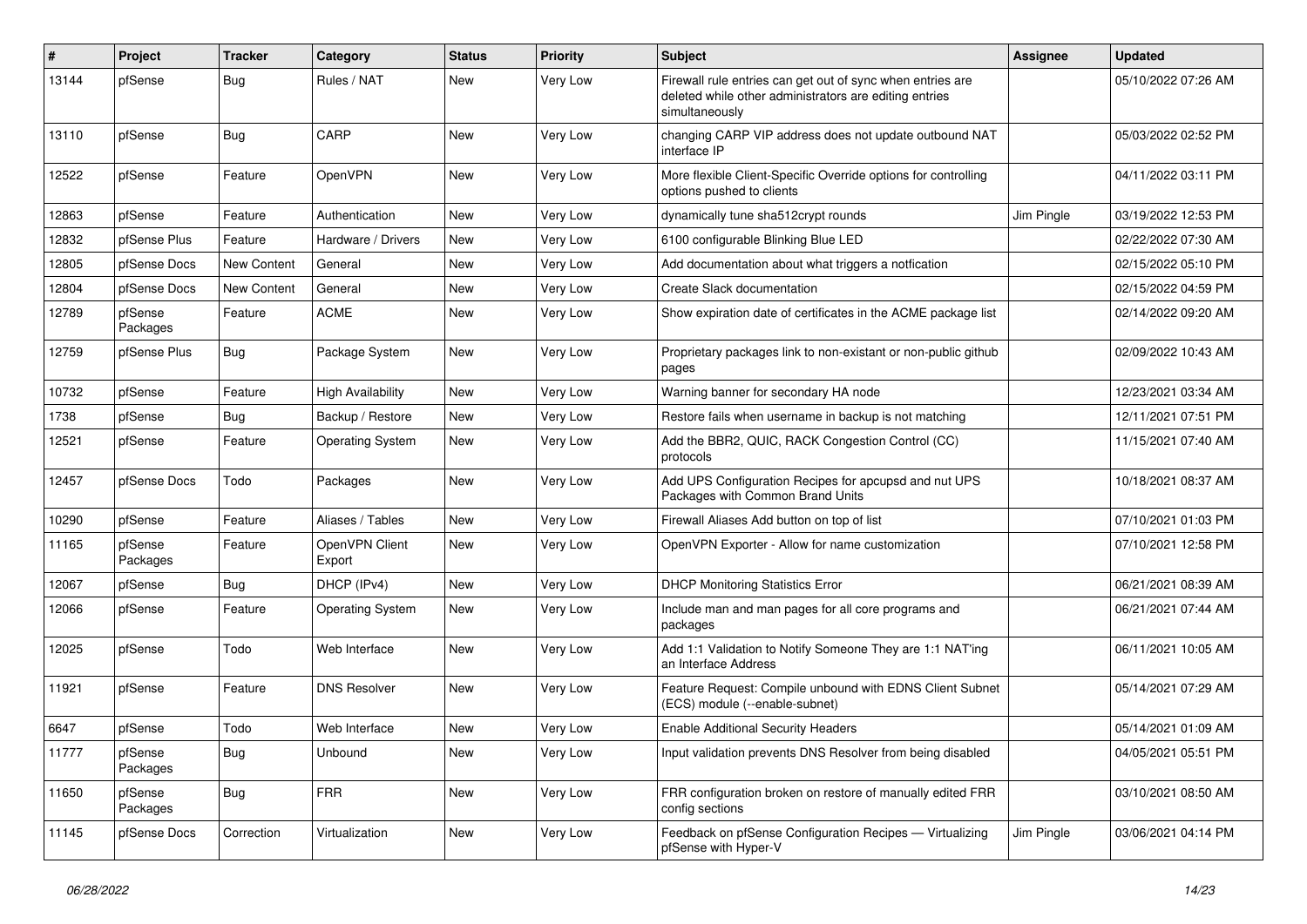| #     | Project             | <b>Tracker</b> | Category                 | <b>Status</b> | <b>Priority</b> | <b>Subject</b>                                                                          | <b>Assignee</b>                       | <b>Updated</b>      |
|-------|---------------------|----------------|--------------------------|---------------|-----------------|-----------------------------------------------------------------------------------------|---------------------------------------|---------------------|
| 11490 | pfSense<br>Packages | Bug            | Service Watchdog         | New           | Very Low        | Service Watchdog - Impacts Reboots and Package Updates                                  |                                       | 02/22/2021 12:07 PM |
| 11493 | pfSense<br>Packages | Bug            | Zabbix                   | <b>New</b>    | Very Low        | After upgrade zabbix proxy wont start                                                   |                                       | 02/21/2021 05:31 AM |
| 11418 | pfSense             | Bug            | <b>IPsec</b>             | <b>New</b>    | Very Low        | 'NAT-T: Force' is broken for IPv6 IPsec                                                 |                                       | 02/16/2021 08:25 AM |
| 11266 | pfSense<br>Packages | Feature        | AutoConfigBackup         | New           | Very Low        | Give an option to list restore point in "reverse" order/latest at<br>the top.           |                                       | 01/19/2021 06:58 PM |
| 10238 | pfSense             | Feature        | <b>Operating System</b>  | New           | Very Low        | Periodic Scrub of ZFS filesystem                                                        |                                       | 12/31/2020 03:02 PM |
| 11000 | pfSense<br>Packages | Bug            | haproxy                  | New           | Very Low        | haproxy deprecated trick suggested                                                      |                                       | 12/23/2020 02:55 PM |
| 11169 | pfSense             | Feature        | Interfaces               | New           | Very Low        | Changing interface index order                                                          |                                       | 12/17/2020 05:44 AM |
| 10645 | pfSense             | Feature        | Package System           | New           | Very Low        | Choosing active repo after restoring config but before starting<br>pkgs auto-installing |                                       | 09/22/2020 01:04 PM |
| 10831 | pfSense<br>Packages | Feature        | New Package<br>Request   | <b>New</b>    | Very Low        | Integration of nntp-proxy into pfsense                                                  |                                       | 08/13/2020 09:09 AM |
| 10802 | pfSense             | Feature        | DHCP (IPv4)              | <b>New</b>    | Very Low        | Seperator for DHCP Static Mapped leases                                                 |                                       | 07/31/2020 10:30 AM |
| 6544  | pfSense             | Feature        | DHCP (IPv4)              | New           | Very Low        | RFC 3046 DHCP Option 82 support (and RFC<br>3315/4649/4580 for IPv6)                    |                                       | 07/13/2020 02:14 AM |
| 10731 | pfSense             | Feature        | <b>XMLRPC</b>            | New           | Very Low        | XML-sync primary/secondary config flag                                                  |                                       | 07/06/2020 03:52 PM |
| 10701 | pfSense             | <b>Bug</b>     | Web Interface            | New           | Very Low        | Firewall Log too wide with Rule Description Column                                      |                                       | 06/25/2020 07:36 AM |
| 8464  | pfSense             | Bug            | Wireless                 | New           | Very Low        | Wireless USB card does not connect to WiFi automatically<br>after reboot/halt           |                                       | 06/19/2020 03:44 AM |
| 10467 | pfSense             | Feature        | Notifications            | <b>New</b>    | Very Low        | Email alert functionality for system health                                             |                                       | 05/21/2020 06:02 AM |
| 10570 | pfSense<br>Packages | Feature        | OpenVPN Client<br>Export | <b>New</b>    | Very Low        | OpenVPN Export for iOS should use .ovpn12 for certs and<br>private key                  |                                       | 05/19/2020 10:12 AM |
| 8775  | pfSense             | Feature        | Authentication           | <b>New</b>    | Very Low        | Use SRV record for LDAP Authentication                                                  |                                       | 05/06/2020 07:49 AM |
| 10377 | pfSense<br>Packages | Feature        | FreeRADIUS               | New           | Very Low        | Allow usage of TOTP (Google-Authenticator) without PIN                                  |                                       | 03/30/2020 11:43 AM |
| 10358 | pfSense<br>Packages | Feature        | <b>FRR</b>               | New           | Very Low        | <b>Stage FRR Configuration Changes</b>                                                  |                                       | 03/19/2020 06:48 AM |
| 10265 | pfSense<br>Packages | <b>Bug</b>     | Notes                    | New           | Very Low        | Adding a Note with malformed title will force system restore                            |                                       | 02/27/2020 10:12 AM |
| 10258 | pfSense             | Feature        | Certificates             | New           | Very Low        | allow to sign CA                                                                        |                                       | 02/20/2020 04:20 AM |
| 10250 | pfSense             | Feature        | DHCP (IPv4)              | New           | Very Low        | DHCP lease view by interface                                                            |                                       | 02/11/2020 07:47 AM |
| 10199 | pfSense             | Todo           | Translations             | New           | Very Low        | Improve Spanish translation interface                                                   | Aluisco Miguel<br>Ricardo<br>Mastrapa | 01/22/2020 09:22 AM |
| 9889  | pfSense             | Bug            | Certificates             | New           | Very Low        | CRL check for Intermediate CA CRLs fails                                                | Jim Pingle                            | 11/08/2019 11:03 AM |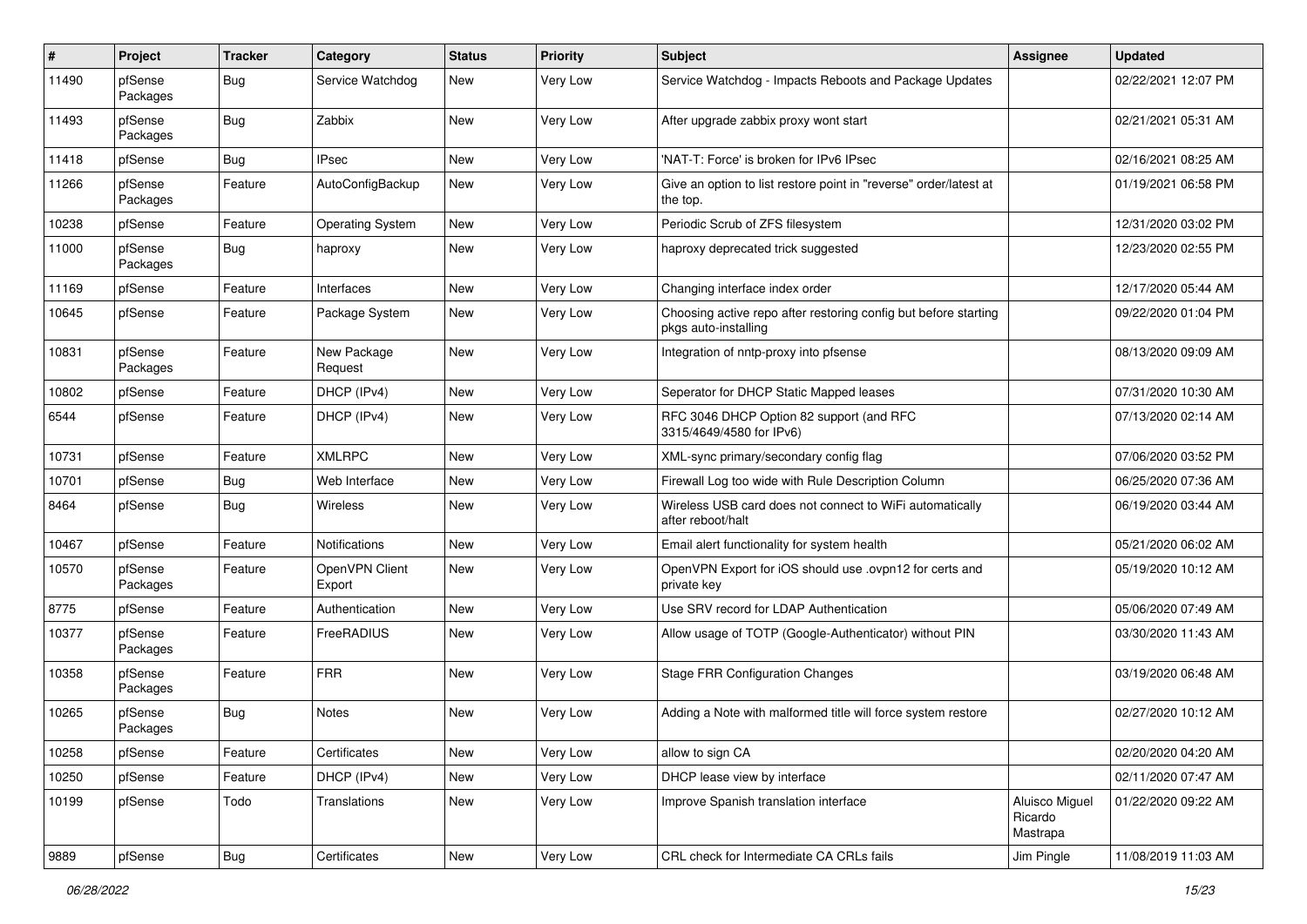| $\sharp$ | Project             | <b>Tracker</b> | Category                 | <b>Status</b> | <b>Priority</b> | <b>Subject</b>                                                                                    | Assignee   | <b>Updated</b>      |
|----------|---------------------|----------------|--------------------------|---------------|-----------------|---------------------------------------------------------------------------------------------------|------------|---------------------|
| 9837     | pfSense             | <b>Bug</b>     | Interfaces               | New           | Very Low        | ipv6 is not completely disabled on the interfaces                                                 |            | 10/24/2019 01:16 AM |
| 9012     | pfSense<br>Packages | <b>Bug</b>     | Squid                    | New           | Very Low        | Captive Portal authentication in Squid Proxy Server does not<br>work                              |            | 10/12/2019 05:06 AM |
| 9755     | pfSense             | <b>Bug</b>     | Package System           | New           | Very Low        | package description wrong link<br>https://www.freshports.org/security/openvpn-client-export       |            | 09/13/2019 07:22 AM |
| 895      | pfSense             | Feature        | PPP Interfaces           | New           | Very Low        | PPP subsystem MPPE/MPPC support                                                                   |            | 09/10/2019 04:24 PM |
| 9725     | pfSense<br>Packages | Feature        | <b>ACME</b>              | New           | Very Low        | Ability to use template variables in acme package                                                 |            | 09/04/2019 07:12 AM |
| 9183     | pfSense             | <b>Bug</b>     | <b>LAGG Interfaces</b>   | New           | Very Low        | OpenVPN Lagg Interface not working after restart or new start                                     |            | 08/21/2019 11:17 AM |
| 5735     | pfSense             | Feature        | Aliases / Tables         | New           | Very Low        | Automaticaly add DHCP leases to alias list or make it<br>readable in selected fields              |            | 08/21/2019 11:01 AM |
| 8233     | pfSense             | <b>Bug</b>     | <b>NAT Reflection</b>    | New           | Very Low        | NAT reflection back to originating host broken when using<br><b>FQDN-based IP aliases</b>         |            | 08/21/2019 10:53 AM |
| 8694     | pfSense             | Feature        | Authentication           | New           | Very Low        | Client CA Auth for PFSense WebGui                                                                 |            | 08/21/2019 09:25 AM |
| 6804     | pfSense             | Feature        | Diagnostics              | <b>New</b>    | Very Low        | Add row counter into Diagnostics -> Edit File                                                     |            | 08/20/2019 03:44 PM |
| 9140     | pfSense             | Bug            | Logging                  | New           | Very Low        | Unexpected rule can be displayed when looking up filter log<br>entry with multiple matching rules |            | 08/19/2019 02:56 PM |
| 9575     | pfSense             | Feature        | DHCP (IPv6)              | New           | Very Low        | RFC 7078 - Distributing Address Selection Policy Using<br>DHCP <sub>v6</sub>                      |            | 08/14/2019 02:39 PM |
| 9486     | pfSense<br>Packages | <b>Bug</b>     | softflowd                | New           | Very Low        | ifindex values used for softflowd are incorrect                                                   |            | 08/14/2019 02:30 PM |
| 7030     | pfSense             | Feature        | Multi-WAN                | New           | Very Low        | New Feature Load Balance Per Amount Of GB                                                         |            | 08/13/2019 02:56 PM |
| 7857     | pfSense             | <b>Bug</b>     | Dashboard                | New           | Very Low        | Interfaces Widget U/I fails to wrap IPV6 addresses when the<br>string is too wide for the widget  |            | 08/13/2019 09:15 AM |
| 9648     | pfSense<br>Packages | Feature        | haproxy                  | New           | Very Low        | Multiple node Sync HAProxy configuration to backup CARP<br>members via XMLRPC.                    |            | 07/25/2019 10:04 AM |
| 9336     | pfSense             | Feature        | Notifications            | <b>New</b>    | Very Low        | Make Dynamic DNS update notification e-mail optional                                              |            | 02/18/2019 11:49 AM |
| 9141     | pfSense<br>Packages | Feature        | <b>FRR</b>               | New           | Very Low        | FRR xmlrpc                                                                                        | Jim Pingle | 11/26/2018 07:49 AM |
| 8879     | pfSense             | Feature        | DHCP (IPv4)              | New           | Very Low        | DHCP options ADD force options                                                                    |            | 09/07/2018 09:14 AM |
| 8599     | pfSense             | Feature        | Rules / NAT              | New           | Very Low        | IPv6 flow labels                                                                                  |            | 07/16/2018 07:36 AM |
| 8270     | pfSense             | Todo           | Web Interface            | New           | Very Low        | Fix grammatically erroneous repetition                                                            |            | 01/11/2018 08:19 AM |
| 8161     | pfSense<br>Packages | Feature        | FreeRADIUS               | New           | Very Low        | Add virtual server support to FreeRadius                                                          |            | 12/05/2017 01:57 PM |
| 8157     | pfSense             | <b>Bug</b>     | Dashboard                | New           | Very Low        | Traffic Graph clutter from time to time                                                           |            | 12/03/2017 06:40 AM |
| 8148     | pfSense<br>Packages | Feature        | OpenVPN Client<br>Export | New           | Very Low        | OpenVPN - Output Windows Client .MSI Installer for GPO<br>deployment                              |            | 11/30/2017 01:24 PM |
| 7934     | pfSense             | Feature        | Dashboard                | New           | Very Low        | format support phone# for international use                                                       |            | 10/12/2017 04:38 PM |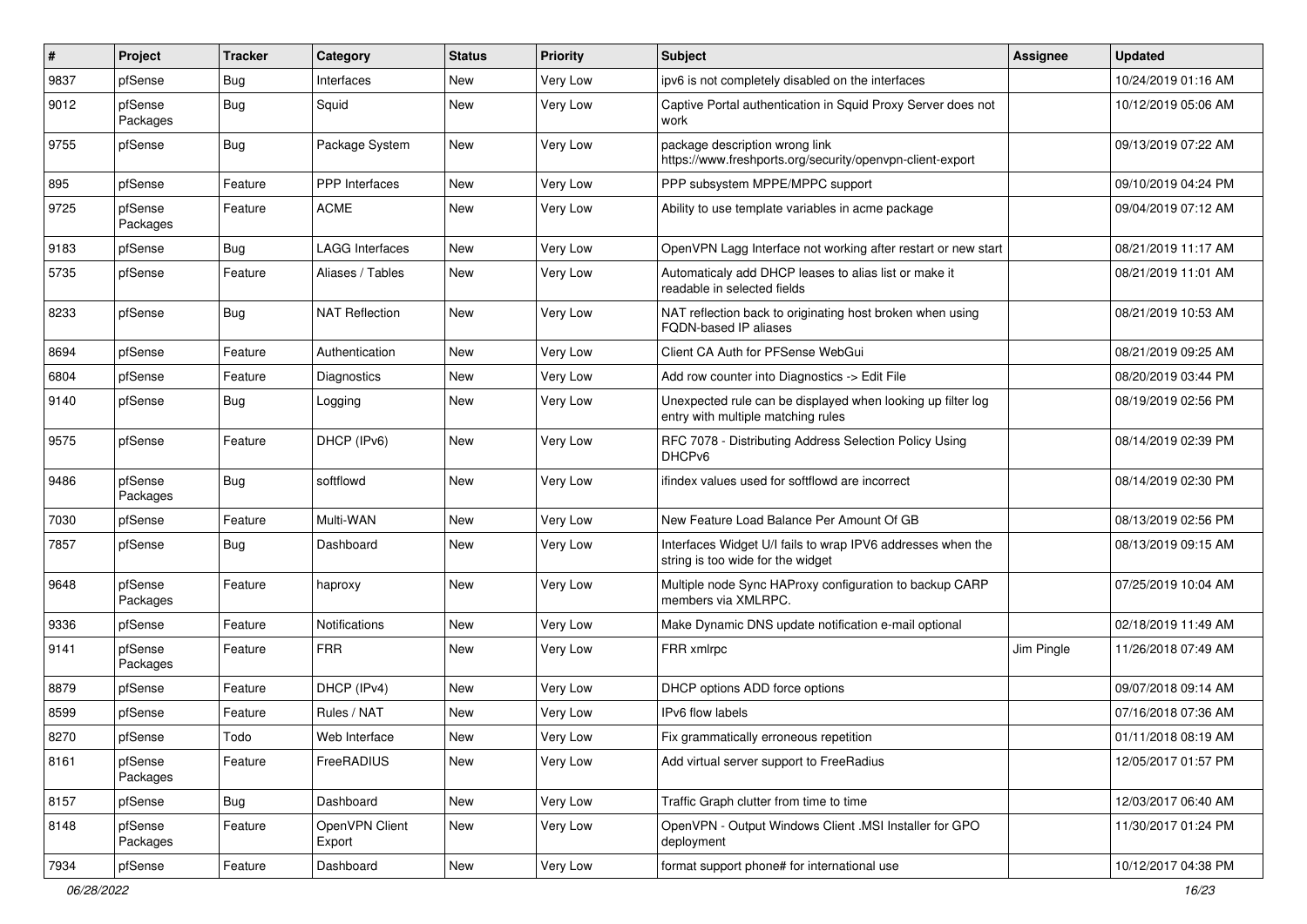| $\#$  | Project             | <b>Tracker</b> | Category             | <b>Status</b> | <b>Priority</b> | <b>Subject</b>                                                                                               | <b>Assignee</b>      | <b>Updated</b>      |
|-------|---------------------|----------------|----------------------|---------------|-----------------|--------------------------------------------------------------------------------------------------------------|----------------------|---------------------|
| 7718  | pfSense             | Feature        | Dynamic DNS          | New           | <b>Very Low</b> | Hostname for Custom DynDNS Updater.                                                                          |                      | 07/24/2017 10:05 AM |
| 7648  | pfSense             | <b>Bug</b>     | CARP                 | <b>New</b>    | Very Low        | SPAN ports on an interface renders CARP HA inoperative                                                       |                      | 06/14/2017 09:19 PM |
| 7608  | pfSense<br>Packages | Feature        | FreeRADIUS           | New           | Very Low        | Captive Portal amount of traffic Account + Free<br>Radius+Mysql                                              |                      | 05/28/2017 09:08 AM |
| 6727  | pfSense             | Todo           | Web Interface        | <b>New</b>    | Very Low        | Missing file apple-touch-icon-precomposed.png?                                                               | Jared Dillard        | 08/18/2016 02:10 PM |
| 5835  | pfSense             | Feature        | OpenVPN              | New           | Very Low        | Improve OpenVPN client gateway detection in edge cases<br>where the remote does not send gateway information |                      | 03/20/2016 12:29 AM |
| 13294 | pfSense             | Feature        | Gateways             | New           | Low             | Change gateway name                                                                                          |                      | 06/22/2022 06:07 PM |
| 13291 | pfSense Docs        | Todo           | Configuration        | New           | Low             | Notification documentation                                                                                   |                      | 06/21/2022 10:22 AM |
| 13289 | pfSense             | <b>Bug</b>     | Backup / Restore     | New           | Low             | Attempting to restore a 0 byte "config.xml" prints an error<br>that the file cannot be read                  |                      | 06/20/2022 10:46 AM |
| 13263 | pfSense             | Bug            | DHCP (IPv4)          | New           | Low             | Deleting a static DHCP entry when the related IP is not in the<br>arp table spams the log                    |                      | 06/10/2022 11:18 AM |
| 13247 | pfSense<br>Packages | <b>Bug</b>     | open-vm-tools        | <b>New</b>    | Low             | Open-VM-Tools service actions do not work                                                                    |                      | 06/05/2022 07:09 PM |
| 13209 | pfSense<br>Packages | <b>Bug</b>     | pfBlockerNG          | <b>New</b>    | Low             | Parsing Filter log by pfBlockerNG creates IP Block log with<br>Source/Destination mixed up or wrong Direcion | Viktor Gurov         | 05/25/2022 03:50 AM |
| 4451  | pfSense             | <b>Bug</b>     | DHCP (IPv4)          | <b>New</b>    | Low             | Status DHCP Leases shows double entries for static entries<br>without IP address                             | <b>Phillip Davis</b> | 05/21/2022 04:55 PM |
| 13168 | pfSense             | Feature        | Dashboard            | New           | Low             | Multiple Dashboard views for a single user                                                                   |                      | 05/16/2022 07:53 AM |
| 9887  | pfSense             | Bug            | Rules / NAT          | New           | Low             | Rule separator positions change when deleting multiple rules                                                 |                      | 05/10/2022 03:11 PM |
| 10690 | pfSense             | Bug            | Installer            | New           | Low             | Not possible to make UFS install on ZFS formatted drive                                                      |                      | 04/21/2022 12:39 PM |
| 10464 | pfSense             | Todo           | Upgrade              | New           | Low             | Disallow package updates when a system update is available                                                   |                      | 04/21/2022 12:39 PM |
| 12183 | pfSense             | Regression     | Interfaces           | <b>New</b>    | Low             | Changing MAC address for PPP parent interface stopped<br>working                                             |                      | 04/20/2022 04:16 PM |
| 13000 | pfSense             | Bug            | <b>IPsec</b>         | New           | Low             | IPsec AES-GCM encryption algorithm "Key Length" field<br>should be labeled "ICV Length"                      |                      | 03/30/2022 07:40 AM |
| 12894 | pfSense Plus        | Bug            | Certificates         | <b>New</b>    | Low             | duplicating freshly created certificates through refreshing                                                  |                      | 03/03/2022 02:35 PM |
| 12850 | pfSense             | <b>Bug</b>     | Routing              | New           | Low             | Console error during boot: "route: route has not been found"                                                 |                      | 02/22/2022 08:27 AM |
| 12813 | pfSense             | Feature        | Installer            | New           | Low             | Recover extra data in the installer                                                                          |                      | 02/17/2022 07:52 AM |
| 10395 | pfSense             | Feature        | Dashboard            | New           | Low             | Add Dashboard System Information support for more PC<br>Engines APU boards                                   |                      | 02/17/2022 01:02 AM |
| 10466 | pfSense<br>Packages | Feature        | Suricata             | New           | Low             | Add checkbox to Suricata blocked host view to resolve all<br>resolvable IP's automatically                   |                      | 02/02/2022 06:04 PM |
| 12736 | pfSense<br>Packages | Feature        | pfBlockerNG          | New           | Low             | Allow custom cron intervals                                                                                  |                      | 01/30/2022 08:55 PM |
| 7329  | pfSense             | <b>Bug</b>     | <b>DNS Forwarder</b> | New           | Low             | <b>DHCP Not Updating DNS</b>                                                                                 |                      | 01/21/2022 09:16 PM |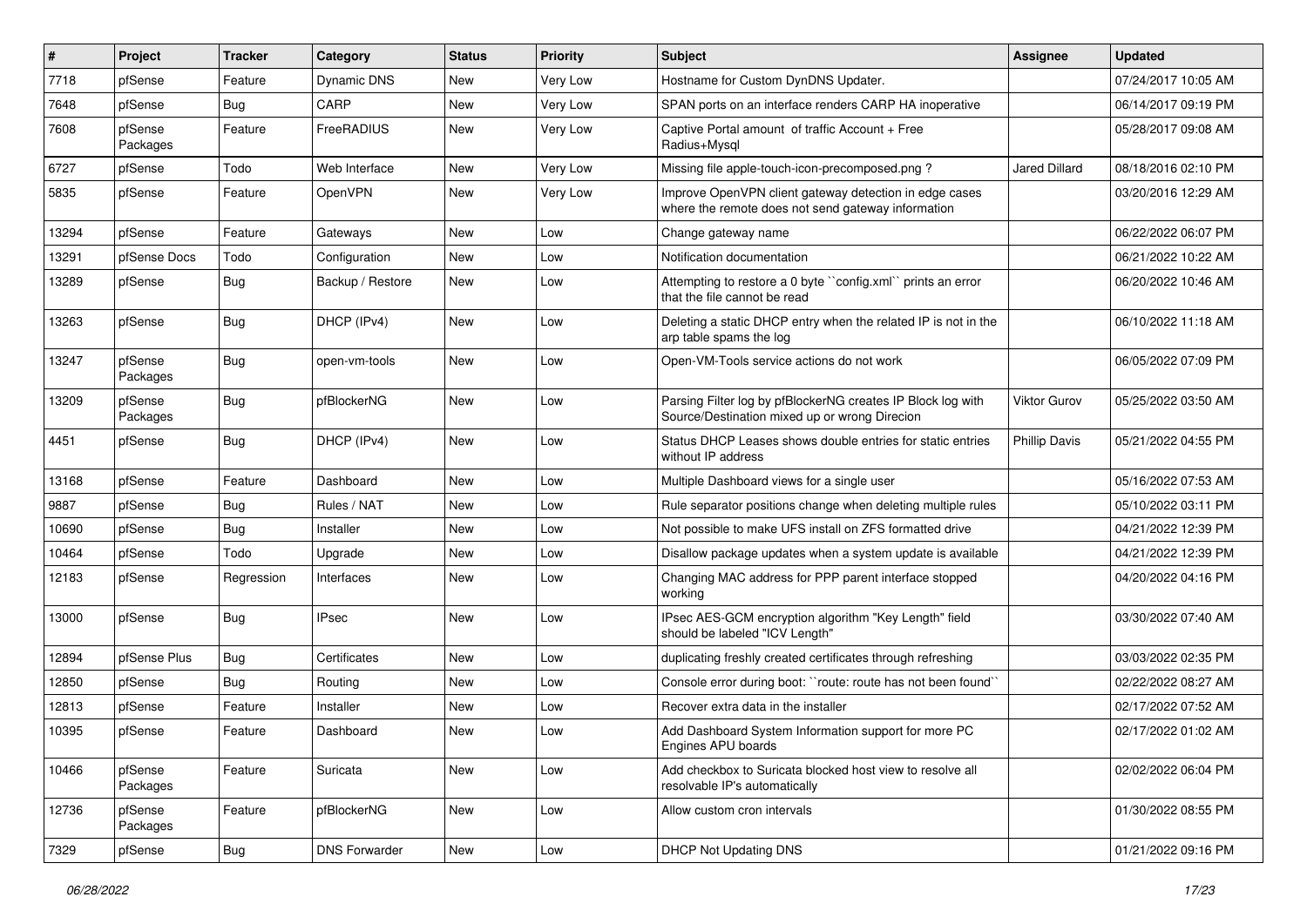| #     | Project             | <b>Tracker</b> | Category                | <b>Status</b> | Priority | Subject                                                                                     | Assignee             | <b>Updated</b>      |
|-------|---------------------|----------------|-------------------------|---------------|----------|---------------------------------------------------------------------------------------------|----------------------|---------------------|
| 12070 | pfSense             | Bug            | DHCP (IPv4)             | New           | Low      | VLAN0 for WAN DHCP                                                                          |                      | 12/23/2021 04:31 PM |
| 11588 | pfSense             | Feature        | WireGuard               | <b>New</b>    | Low      | Automatically suggest next IP address in Wireguard interface<br>subnet when creating a peer |                      | 12/22/2021 03:35 AM |
| 7387  | pfSense             | <b>Bug</b>     | Dashboard               | New           | Low      | New Traffic Graph in dashboard resets inverted view to<br>normal view                       | <b>Jared Dillard</b> | 12/11/2021 08:14 PM |
| 12564 | pfSense             | Feature        | Aliases / Tables        | New           | Low      | add column to show that an Alias is in use by or not                                        |                      | 12/04/2021 07:25 PM |
| 12551 | pfSense             | Feature        | <b>DNS Resolver</b>     | New           | Low      | Add ability to set DNS resolver search domain list                                          |                      | 12/01/2021 11:18 AM |
| 12248 | pfSense             | Feature        | Package System          | <b>New</b>    | Low      | Package Update Availability Notification                                                    |                      | 11/28/2021 10:02 AM |
| 12539 | pfSense             | <b>Bug</b>     | Interfaces              | New           | Low      | Changing VLAN ID for LAN interface in assignments silently<br>fails.                        |                      | 11/23/2021 04:12 AM |
| 11440 | pfSense             | Feature        | Web Interface           | New           | Low      | Expand collapsed sections by clicking anywhere on header                                    |                      | 10/28/2021 01:35 PM |
| 12393 | pfSense             | <b>Bug</b>     | Traffic Shaper (ALTQ)   | New           | Low      | Priority of qOthersLow higher than default queues                                           |                      | 09/21/2021 02:48 PM |
| 12370 | pfSense             | Feature        | Rules / NAT             | <b>New</b>    | Low      | Add limiters to Queue column on firewall rule list                                          |                      | 09/14/2021 07:37 AM |
| 12369 | pfSense<br>Packages | Feature        | Mail report             | New           | Low      | Skip If No Content issue                                                                    |                      | 09/14/2021 06:40 AM |
| 12343 | pfSense             | Feature        | Diagnostics             | <b>New</b>    | Low      | Real time traffic monitoring                                                                |                      | 09/06/2021 01:26 PM |
| 12214 | pfSense Docs        | Todo           | General                 | New           | Low      | Connect to WebGui.                                                                          |                      | 08/05/2021 04:39 AM |
| 12178 | pfSense<br>Packages | <b>Bug</b>     | WireGuard               | New           | Low      | WireGuard always shows 'Configuring WireGuard<br>tunnelsdone.' message on boot              |                      | 07/30/2021 06:58 AM |
| 628   | pfSense             | Feature        | Web Interface           | New           | Low      | Ability to specify listen IP address of management services<br>(SSH, web interface)         |                      | 07/09/2021 01:21 PM |
| 12013 | pfSense             | <b>Bug</b>     | Logging                 | New           | Low      | Reading log data is inefficient in certain cases                                            |                      | 06/08/2021 07:35 AM |
| 11837 | pfSense<br>Packages | Feature        | <b>FRR</b>              | New           | Low      | Increase field length of FRR Networks in Access Lists and<br><b>Prefix Lists</b>            |                      | 04/22/2021 07:10 AM |
| 11352 | pfSense             | <b>Bug</b>     | FreeBSD                 | New           | Low      | CTF types $> 215$ in the pfSense kernel config results in<br>DTrace failing                 | Scott Long           | 03/17/2021 02:52 AM |
| 9608  | pfSense Docs        | Correction     | Recipes                 | <b>New</b>    | Low      | Feedback on Virtualization - Virtualizing pfSense with<br>Hyper-V                           | Jim Pingle           | 03/06/2021 04:29 PM |
| 11566 | pfSense             | <b>Bug</b>     | Web Interface           | <b>New</b>    | Low      | Firewall Maximum Table Entries "default size" is whatever is<br>entered                     |                      | 02/27/2021 10:01 AM |
| 11509 | pfSense<br>Packages | <b>Bug</b>     | <b>LCDProc</b>          | New           | Low      | LCD package - not starting at boot - stop and start in Status<br>Window not possible        |                      | 02/23/2021 10:55 AM |
| 11471 | pfSense Docs        | Todo           | Development             | New           | Low      | Feedback on Development - Developing Packages                                               | Jim Pingle           | 02/19/2021 02:52 PM |
| 11438 | pfSense             | Feature        | Hardware / Drivers      | New           | Low      | Allow multiple cryptographic accelerator modules to be loaded<br>at the same time           |                      | 02/18/2021 12:40 PM |
| 11369 | pfSense             | Feature        | <b>Operating System</b> | New           | Low      | add Enabling IPv6 Source Address Validation support                                         |                      | 02/04/2021 10:03 AM |
| 10892 | pfSense             | Bug            | Rules / NAT             | New           | Low      | Large number of VLAN/LANs make floating rules are to read                                   | Jared Dillard        | 02/01/2021 03:29 PM |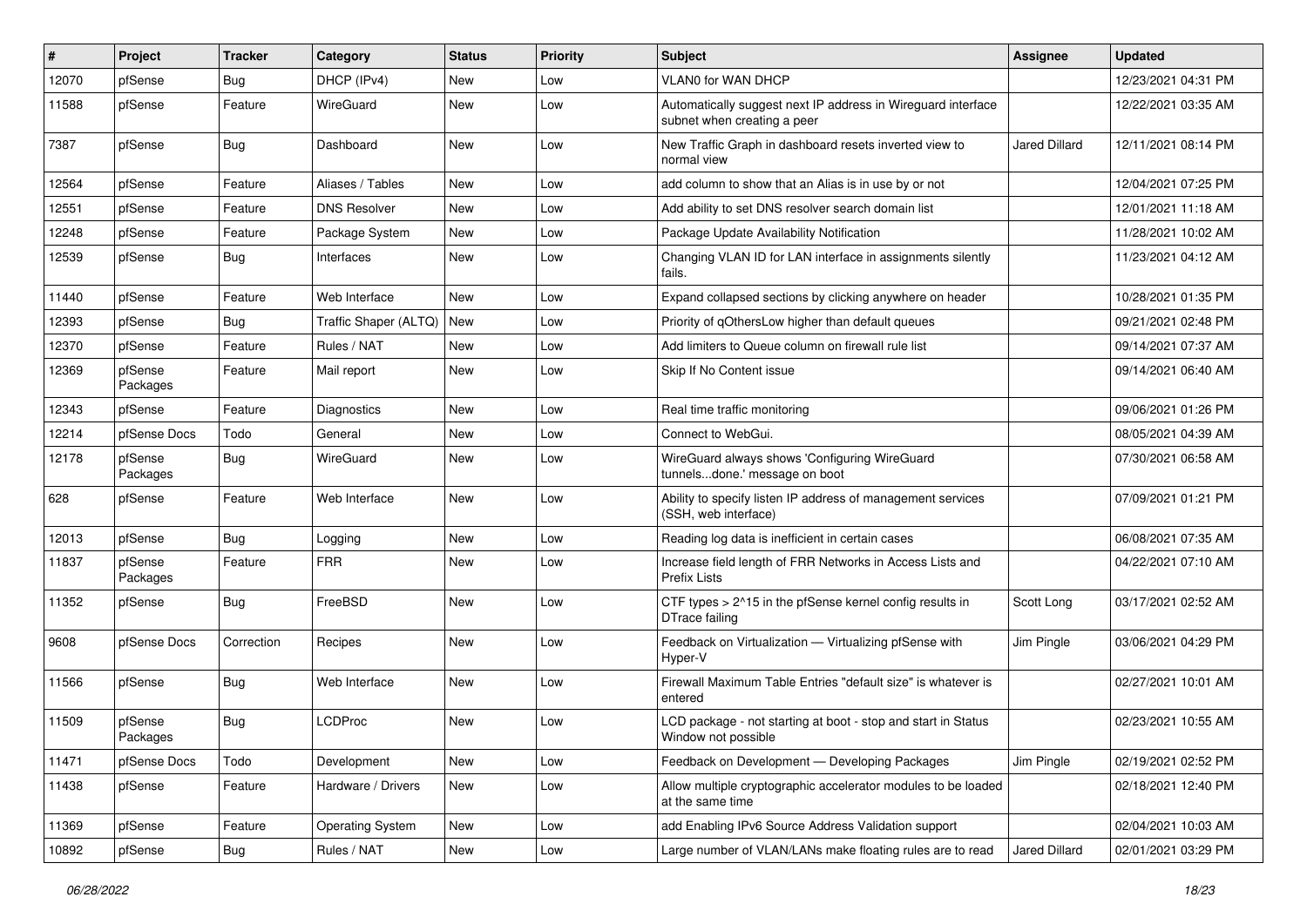| #     | Project             | <b>Tracker</b> | Category                    | <b>Status</b> | Priority | <b>Subject</b>                                                                                                                  | <b>Assignee</b> | <b>Updated</b>      |
|-------|---------------------|----------------|-----------------------------|---------------|----------|---------------------------------------------------------------------------------------------------------------------------------|-----------------|---------------------|
| 11270 | pfSense             | Feature        | <b>VPN (Multiple Types)</b> | <b>New</b>    | Low      | Consider integrating Nebula mesh VPN                                                                                            |                 | 01/20/2021 03:34 PM |
| 11213 | pfSense             | Feature        | Gateways                    | <b>New</b>    | Low      | Option to mark gateway as down directly from Table                                                                              |                 | 01/03/2021 07:09 AM |
| 10918 | pfSense             | Feature        | Aliases / Tables            | <b>New</b>    | Low      | IP Aliases de-duplication                                                                                                       |                 | 12/13/2020 11:37 PM |
| 11093 | pfSense             | <b>Bug</b>     | Wireless                    | <b>New</b>    | Low      | ral(4) driver non-functional in arm64                                                                                           |                 | 11/21/2020 10:45 AM |
| 11074 | pfSense<br>Packages | <b>Bug</b>     | <b>BIND</b>                 | <b>New</b>    | Low      | bind Zone Settings Zones, Save button opens "Confirmation<br>required to save changes"                                          |                 | 11/16/2020 11:08 AM |
| 10280 | pfSense             | Feature        | Dashboard                   | <b>New</b>    | Low      | <b>DHCP Leases widget</b>                                                                                                       |                 | 11/07/2020 09:18 PM |
| 8192  | pfSense             | <b>Bug</b>     | Gateway Monitoring          | <b>New</b>    | Low      | dpinger - Change in ISP link-local IPv6 address drops<br>connectivity                                                           | Luiz Souza      | 11/05/2020 07:31 AM |
| 11026 | pfSense<br>Packages | Feature        | FreeRADIUS                  | <b>New</b>    | Low      | Feedback on Packages - FreeRADIUS package                                                                                       |                 | 11/02/2020 07:21 AM |
| 11004 | pfSense             | Feature        | DHCP (IPv4)                 | <b>New</b>    | Low      | DHCP reservations with no IP address show entries in DHCP<br>leases                                                             |                 | 10/26/2020 07:22 AM |
| 10994 | pfSense<br>Packages | Bug            | squidguard                  | New           | Low      | SquidGuard Blacklists Restore Default button does not work                                                                      |                 | 10/20/2020 12:26 PM |
| 10995 | pfSense             | Feature        | <b>Operating System</b>     | New           | Low      | Remove VMware MSI-X from the PCI blacklist.                                                                                     |                 | 10/20/2020 11:40 AM |
| 10989 | pfSense<br>Packages | <b>Bug</b>     | Snort                       | <b>New</b>    | Low      | Snort alert page has hidden characters in IPv6 address                                                                          |                 | 10/17/2020 04:06 PM |
| 9970  | pfSense             | Feature        | Captive Portal              | <b>New</b>    | Low      | Captive Portal and SAML2 Integration                                                                                            | Mauro Braggio   | 10/12/2020 07:39 AM |
| 10952 | pfSense             | <b>Bug</b>     | Rules / NAT                 | New           | Low      | Inconsistency in Subnet Defaults Between Firewall Rules and<br>Interface Address Assignments                                    |                 | 10/09/2020 12:50 PM |
| 9353  | pfSense             | <b>Bug</b>     | Dashboard                   | <b>New</b>    | Low      | PHPSession errors from limited access to dashboard and<br>widgets                                                               |                 | 10/06/2020 09:31 AM |
| 9718  | pfSense             | Feature        | Diagnostics                 | <b>New</b>    | Low      | Make diag states summary table sortable                                                                                         |                 | 10/06/2020 09:12 AM |
| 9454  | pfSense Docs        | Correction     | Interfaces                  | <b>New</b>    | Low      | Feedback on IDS / IPS - Snort Suppression Lists                                                                                 | Jim Pingle      | 09/23/2020 02:44 PM |
| 8820  | pfSense             | Bug            | Rules / NAT                 | <b>New</b>    | Low      | System/Advanced/Misc - "Do not kill connections when<br>schedule expires" UN-checked still leaves existing<br>connections open. |                 | 07/28/2020 10:59 AM |
| 9717  | pfSense             | Feature        | Web Interface               | <b>New</b>    | Low      | Search box for pfsense?                                                                                                         |                 | 07/05/2020 02:14 PM |
| 10472 | pfSense<br>Packages | Feature        | Suricata                    | <b>New</b>    | Low      | Blocked host alert table break out by timestamp and type to<br>allow sorting by date                                            |                 | 04/17/2020 12:46 PM |
| 10312 | pfSense             | Feature        | Rules / NAT                 | <b>New</b>    | Low      | Reordering of NAT rules without dragging                                                                                        |                 | 03/03/2020 07:28 AM |
| 10204 | pfSense             | Feature        | Interfaces                  | New           | Low      | Possible clarification of Track IPv6 Interface Subnet ID                                                                        |                 | 01/23/2020 01:04 PM |
| 10144 | pfSense             | Feature        | Web Interface               | <b>New</b>    | Low      | Default Sort Order, DHCP Leases                                                                                                 |                 | 12/31/2019 06:47 PM |
| 7078  | pfSense             | Feature        | <b>OpenVPN</b>              | <b>New</b>    | Low      | Allow reordering of client specific overrides in OpenVPN                                                                        |                 | 11/21/2019 02:48 PM |
| 7848  | pfSense             | <b>Bug</b>     | Diagnostics                 | <b>New</b>    | Low      | NDP Table Sort by Expiration Error                                                                                              |                 | 08/26/2019 02:56 PM |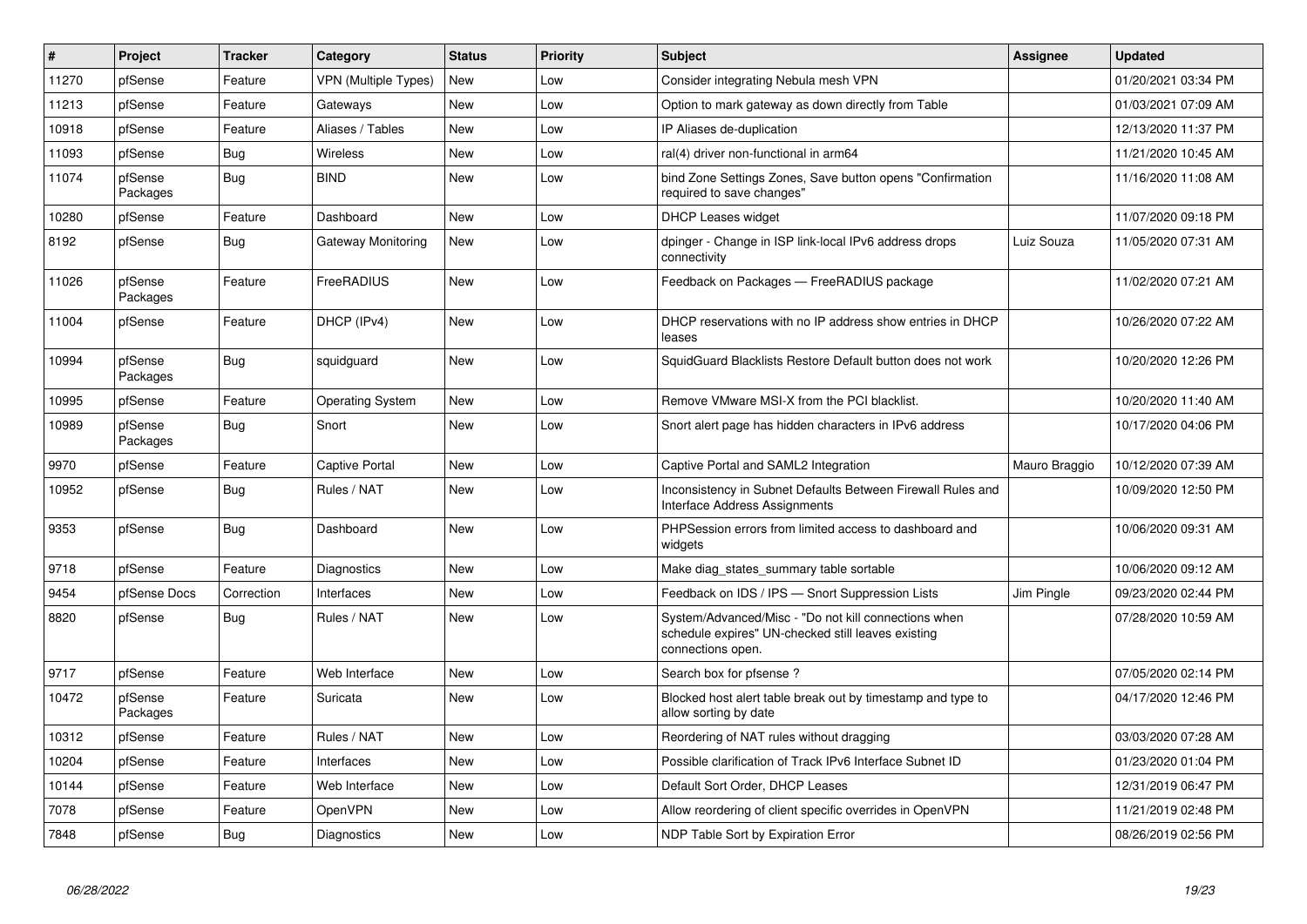| #    | Project             | <b>Tracker</b> | Category                 | <b>Status</b> | <b>Priority</b> | Subject                                                                                                                               | Assignee             | <b>Updated</b>      |
|------|---------------------|----------------|--------------------------|---------------|-----------------|---------------------------------------------------------------------------------------------------------------------------------------|----------------------|---------------------|
| 8846 | pfSense             | <b>Bug</b>     | Gateways                 | New           | Low             | Misleading gateway error message adding/editing static<br>routes using a disabled interface                                           |                      | 08/21/2019 11:29 AM |
| 4195 | pfSense             | Feature        | Aliases / Tables         | New           | Low             | Aliases: sections                                                                                                                     |                      | 08/21/2019 11:01 AM |
| 7441 | pfSense             | Feature        | DHCP (IPv4)              | New           | Low             | Display start/end times for Static Mapping leases on DHCP<br>Leases/DHCPv6 Leases                                                     |                      | 08/21/2019 10:48 AM |
| 7442 | pfSense             | Feature        | Diagnostics              | New           | Low             | Suggestions for Diagnostics / ARP Table and Diagnostics /<br><b>NDP Table</b>                                                         |                      | 08/21/2019 09:27 AM |
| 7459 | pfSense             | Feature        | Diagnostics              | <b>New</b>    | Low             | "Refresh" button for Diagnostics/Tables display                                                                                       |                      | 08/21/2019 09:27 AM |
| 8316 | pfSense             | Feature        | Rules / NAT              | New           | Low             | expiration date when creating new rules                                                                                               |                      | 08/21/2019 09:11 AM |
| 7788 | pfSense             | <b>Bug</b>     | Dashboard                | New           | Low             | Irregular updating of widgets like cpu/uptime on system<br>widget.                                                                    |                      | 08/21/2019 09:03 AM |
| 6696 | pfSense             | Bug            | Traffic Shaper (ALTQ)    | New           | Low             | Add configure link to Status > Queues error message if traffic<br>shaping not configured                                              | <b>Jared Dillard</b> | 08/21/2019 08:55 AM |
| 6842 | pfSense             | Feature        | Package System           | New           | Low             | Package Manager progress bar should indicate overall<br>progress                                                                      |                      | 08/21/2019 08:55 AM |
| 7181 | pfSense             | Feature        | Rules / NAT              | <b>New</b>    | Low             | Add Top and Add Bottom on Seperator                                                                                                   |                      | 08/21/2019 08:55 AM |
| 6026 | pfSense             | <b>Bug</b>     | Rules / NAT              | New           | Low             | webinterface, firewall rules, wrapping of columns or visible<br>(horizontal) scrollbar needed when contents doesnt fit                | Jared Dillard        | 08/20/2019 03:40 PM |
| 5567 | pfSense             | Feature        | Dashboard                | <b>New</b>    | Low             | CARP status widget does not update in real time                                                                                       |                      | 08/20/2019 03:33 PM |
| 3162 | pfSense             | Feature        | PPP Interfaces           | New           | Low             | MLPPP Status of connections                                                                                                           |                      | 08/20/2019 10:20 AM |
| 4914 | pfSense             | Feature        | Diagnostics              | <b>New</b>    | Low             | Packet Capture Settings                                                                                                               |                      | 08/20/2019 08:51 AM |
| 7902 | pfSense<br>Packages | Feature        | OpenVPN Client<br>Export | New           | Low             | allow vpn client export of other to be a blank field                                                                                  |                      | 08/19/2019 03:33 PM |
| 7683 | pfSense<br>Packages | Feature        | New Package<br>Request   | <b>New</b>    | Low             | Splunk Universal Forwarder Package                                                                                                    |                      | 08/19/2019 02:54 PM |
| 2323 | pfSense             | Feature        | DHCP (IPv4)              | New           | Low             | GUI doesn't allow to configure DHCP server to serve IP<br>addresses belonging to subnets wich are not associated with<br>an interface |                      | 08/19/2019 10:27 AM |
| 8500 | pfSense             | <b>Bug</b>     | Dynamic DNS              | New           | Low             | Incorrect categorization of status/info messages from<br>phpDynDNS                                                                    |                      | 08/16/2019 12:50 PM |
| 9293 | pfSense             | Feature        | Web Interface            | New           | Low             | Provide WebUI message (banner) prior to login                                                                                         |                      | 08/14/2019 02:39 PM |
| 8743 | pfSense             | Todo           | Gateways                 | New           | Low             | Gateway Groups page should list gateways in tier order                                                                                |                      | 08/14/2019 12:16 PM |
| 8458 | pfSense             | Feature        | Dashboard                | New           | Low             | Allow reordering of interface widget                                                                                                  |                      | 08/14/2019 10:52 AM |
| 7289 | pfSense             | <b>Bug</b>     | Certificates             | New           | Low             | Generating 4096bit Certificate                                                                                                        |                      | 08/14/2019 09:56 AM |
| 9085 | pfSense<br>Packages | Feature        | OpenVPN Client<br>Export | New           | Low             | OpenVPN connect/disconnect scripts                                                                                                    |                      | 08/13/2019 09:15 AM |
| 9247 | pfSense<br>Packages | Bug            | haproxy                  | New           | Low             | HAProxy multiple server selection on stats pages doesn't work                                                                         |                      | 01/02/2019 04:44 PM |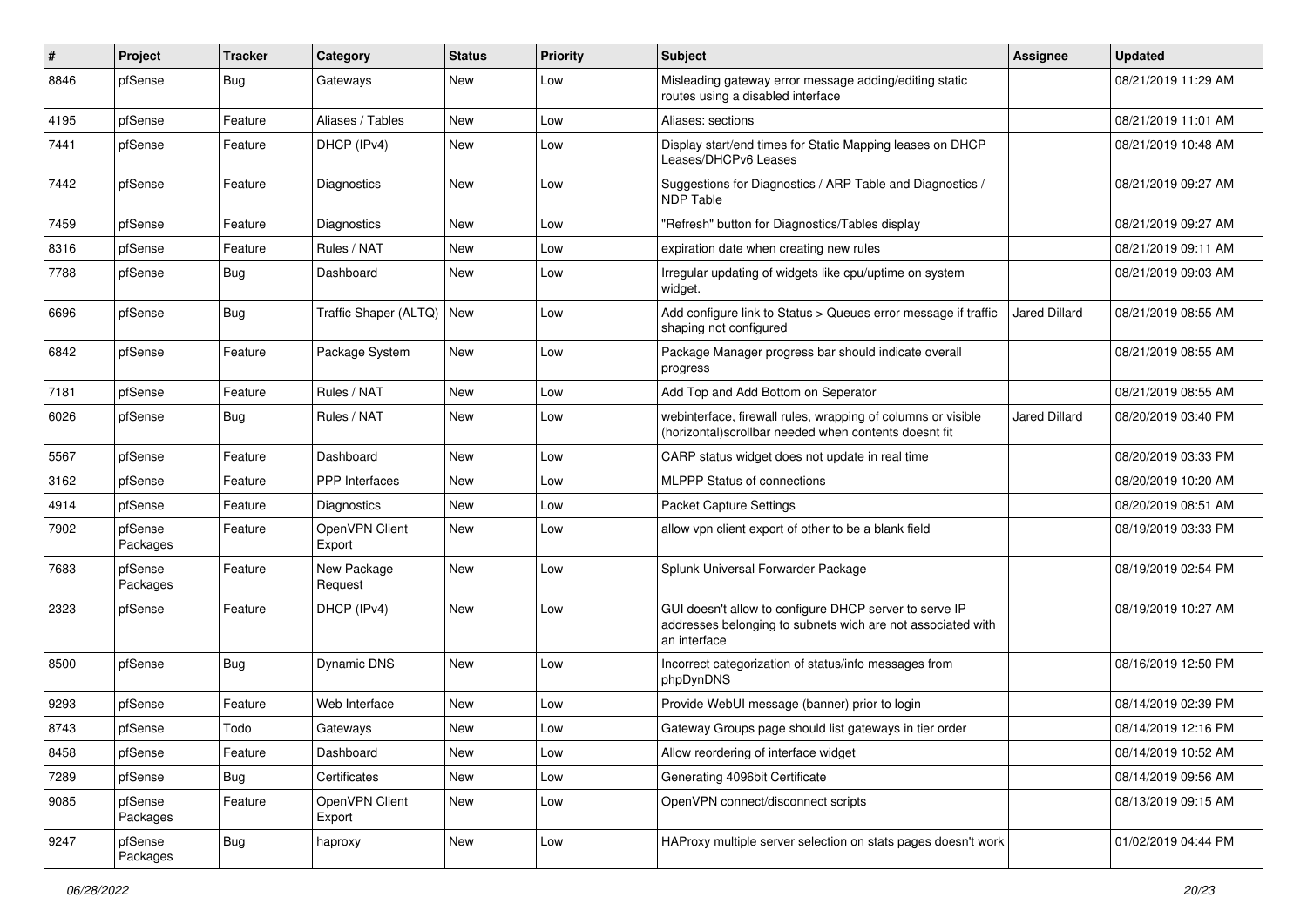| $\pmb{\#}$ | Project             | <b>Tracker</b> | Category                                        | <b>Status</b> | <b>Priority</b> | <b>Subject</b>                                                                      | <b>Assignee</b>      | <b>Updated</b>      |
|------------|---------------------|----------------|-------------------------------------------------|---------------|-----------------|-------------------------------------------------------------------------------------|----------------------|---------------------|
| 9149       | pfSense             | Bug            | Package System                                  | New           | Low             | Continued issues with /tmp and /var in RAM on 2.4                                   |                      | 11/24/2018 11:56 AM |
| 6873       | pfSense             | <b>Bug</b>     | DHCP (IPv6)                                     | New           | Low             | radvd - Too many addresses in RDNSS section when<br>previously using DHCPv6         | Dominic<br>McKeown   | 06/06/2018 10:45 AM |
| 8532       | pfSense             | Feature        | OpenVPN                                         | <b>New</b>    | Low             | Ability to add metric to pushed routes                                              |                      | 05/22/2018 07:45 AM |
| 8474       | pfSense             | Feature        | <b>High Availability</b>                        | <b>New</b>    | Low             | Easier Conversion to HA Pair from Existing Non-HA Firewall                          |                      | 04/19/2018 11:52 PM |
| 7495       | pfSense             | Feature        | <b>DNS Resolver</b>                             | New           | Low             | Ability to set TTL for local for Unbound host overrides and<br>dhcp leases          |                      | 03/06/2018 09:46 AM |
| 6752       | pfSense<br>Packages | Todo           | <b>Status Traffic Totals</b>                    | <b>New</b>    | Low             | Traffic Totals Data Summary Graph                                                   | Jared Dillard        | 11/08/2017 08:58 AM |
| 7688       | pfSense             | Feature        | Backup / Restore                                | <b>New</b>    | Low             | AutoConfigBackup - Info Icon - username only                                        |                      | 10/22/2017 10:46 AM |
| 7411       | pfSense<br>Packages | Todo           | ladvd                                           | New           | Low             | LADVD Devices not wide enough                                                       |                      | 10/22/2017 05:04 AM |
| 1219       | pfSense             | Feature        | Developer Tools                                 | <b>New</b>    | Low             | Ship DTRACE enabled kernels in the images                                           |                      | 07/26/2017 03:14 AM |
| 7531       | pfSense             | Feature        | Package System                                  | New           | Low             | pkg behavior when encountering invalid SSL certificate                              |                      | 05/08/2017 06:57 PM |
| 7365       | pfSense             | Feature        | Logging                                         | New           | Low             | Pass firewall/filter rule set through logging for centralized<br>loggers to key on  |                      | 03/07/2017 10:44 AM |
| 7314       | pfSense             | <b>Bug</b>     | <b>RRD Graphs</b>                               | <b>New</b>    | Low             | Discrepancy in ntp monitoring view                                                  |                      | 02/24/2017 08:37 PM |
| 3859       | pfSense             | Feature        | Gateway Monitoring                              | New           | Low             | Make it possible to set the source IP address for gateway<br>monitoring             |                      | 11/06/2016 10:12 PM |
| 6697       | pfSense             | Todo           | Web Interface                                   | <b>New</b>    | Low             | White squares around the numeric values in the Status /<br>Queues page              | <b>Jared Dillard</b> | 08/15/2016 03:19 AM |
| 6608       | pfSense             | Feature        | Backup / Restore                                | New           | Low             | backup and restore dhcp                                                             |                      | 07/13/2016 04:09 PM |
| 6390       | pfSense             | Todo           | Dashboard                                       | <b>New</b>    | Low             | Autoscale from Traffic Graph not correct size (big graphs)                          |                      | 05/23/2016 01:38 PM |
| 6386       | pfSense             | <b>Bug</b>     | <b>IPv6 Router</b><br>Advertisements<br>(RADVD) | <b>New</b>    | Low             | Switching Router Advertisements to disabled should<br>broadcast IP Removal messages |                      | 05/22/2016 10:44 PM |
| 6361       | pfSense             | <b>Bug</b>     | Web Interface                                   | New           | Low             | Responsive Mobile Menu issue                                                        |                      | 05/16/2016 12:09 PM |
| 6023       | pfSense<br>Packages | <b>Bug</b>     | Suricata                                        | New           | Low             | Traffic Shaper (pfsense 2.3) Suricata V3.0 Inline Mode<br>Operation                 | Luiz Souza           | 04/15/2016 05:59 AM |
| 5480       | pfSense             | Todo           | Web Interface                                   | <b>New</b>    | Low             | inconsistent display of default values in fields                                    | Jared Dillard        | 03/01/2016 04:59 PM |
| 4165       | pfSense             | Feature        | Rules / NAT                                     | New           | Low             | Allow for security zones when defining interfaces and firewall<br>rules.            |                      | 02/06/2016 04:35 AM |
| 290        | pfSense             | Feature        | Multi-WAN                                       | New           | Low             | Add Multi-WAN awareness to UPnP                                                     |                      | 01/06/2016 05:24 PM |
| 5307       | pfSense             | Feature        | <b>RRD Graphs</b>                               | New           | Low             | Add logarithmic scale option to RRD graphs                                          |                      | 10/14/2015 07:37 AM |
| 4724       | pfSense             | Feature        | <b>Captive Portal</b>                           | New           | Low             | Captive Portal Status Add Client Hostname                                           |                      | 05/22/2015 08:38 AM |
| 4374       | pfSense             | Feature        | Notifications                                   | New           | Low             | Add timestamps to notification e-mails                                              |                      | 02/05/2015 12:43 AM |
| 3943       | pfSense             | Feature        | <b>Operating System</b>                         | New           | Low             | pf - divert-reply not implemented (usefull for haproxy)                             |                      | 10/16/2014 06:42 PM |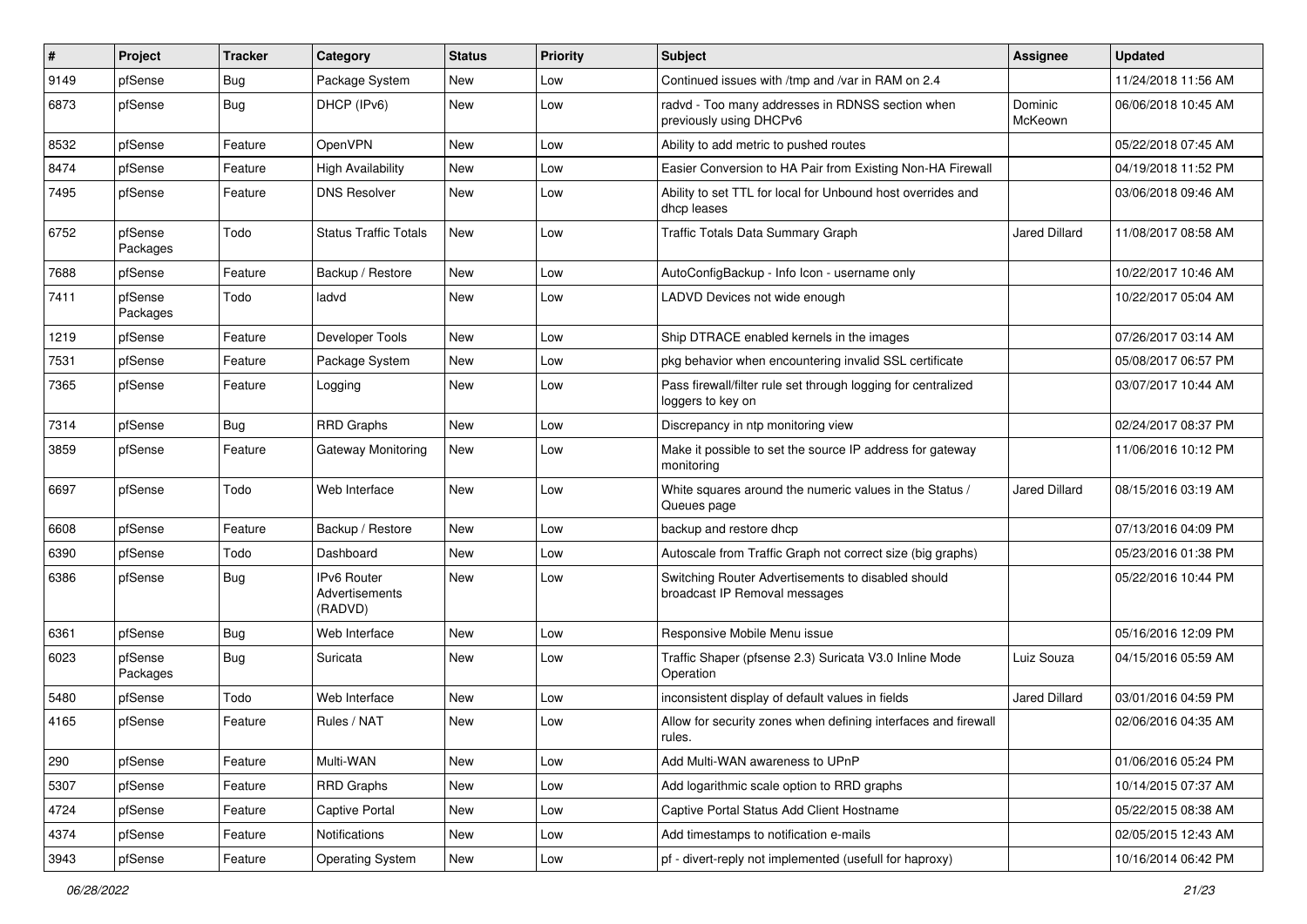| $\vert$ # | Project             | <b>Tracker</b> | Category                 | <b>Status</b> | <b>Priority</b> | <b>Subject</b>                                                                                                                                 | <b>Assignee</b>     | <b>Updated</b>      |
|-----------|---------------------|----------------|--------------------------|---------------|-----------------|------------------------------------------------------------------------------------------------------------------------------------------------|---------------------|---------------------|
| 2357      | pfSense             | Feature        | Interfaces               | <b>New</b>    | Low             | <b>Support Dual Stack Lite</b>                                                                                                                 |                     | 05/13/2014 09:39 PM |
| 3411      | pfSense             | <b>Bug</b>     | Dashboard                | <b>New</b>    | Low             | Interfaces and statistics dashboard widgets very slow with<br>large numbers of interfaces                                                      |                     | 01/24/2014 02:09 AM |
| 2545      | pfSense             | Feature        | Captive Portal           | <b>New</b>    | Low             | CaptivePortal: Custom "Re-authenticate every x minutes"                                                                                        |                     | 07/08/2012 05:21 PM |
| 84        | pfSense             | Feature        | Web Interface            | <b>New</b>    | Low             | Nightly Filter Summary E-Mail                                                                                                                  | Jim Pingle          | 04/03/2010 06:22 PM |
| 13240     | pfSense             | <b>Bug</b>     | Rules / NAT              | <b>New</b>    | Normal          | User is forced to pick an NPt destination IPv6 prefix length<br>even when choosing a drop-down entry which contains a<br>defined prefix length | Jim Pingle          | 06/28/2022 07:18 AM |
| 13306     | pfSense<br>Packages | Todo           | Nut                      | <b>New</b>    | Normal          | Update NUT to version 2.8.0 to match FreeBSD Packages                                                                                          | Denny Page          | 06/27/2022 10:45 AM |
| 13305     | pfSense             | Feature        | Certificates             | <b>New</b>    | Normal          | Certificate Revocation page should show expiration date                                                                                        |                     | 06/27/2022 10:26 AM |
| 11626     | pfSense Plus        | <b>Bug</b>     | Authentication           | <b>New</b>    | Normal          | Google LDAP connection failed due to lack of SNI for TLS 1.3                                                                                   | Luiz Souza          | 06/27/2022 07:23 AM |
| 12645     | pfSense             | <b>Bug</b>     | <b>IPsec</b>             | <b>New</b>    | Normal          | `filterdns`` does not monitor remote IPsec gateways for IPv6<br>address changes                                                                | Viktor Gurov        | 06/27/2022 07:20 AM |
| 8207      | pfSense             | Bug            | <b>Operating System</b>  | <b>New</b>    | Normal          | 2.4 cannot boot as a Xen VM with more than 7 NICs                                                                                              |                     | 06/25/2022 05:42 PM |
| 9626      | pfSense             | Bug            | Web Interface            | New           | Normal          | When deny write permission is assigned to a user, there is no<br>error feedback if the user tries to write something                           |                     | 06/25/2022 05:41 PM |
| 12546     | pfSense Plus        | Feature        | Authentication           | <b>New</b>    | Normal          | Add 2FA Support to pfSense Plus Local Database<br>Authentication                                                                               |                     | 06/25/2022 05:30 PM |
| 13003     | pfSense             | <b>Bug</b>     | Hardware / Drivers       | <b>New</b>    | Normal          | Malicious Driver Detection event on ixl driver                                                                                                 |                     | 06/25/2022 05:00 PM |
| 13296     | pfSense             | Feature        | DHCP (IPv6)              | New           | Normal          | Add support for DHCP6 OPTION_PD_EXCLUDE (RFC 6603)                                                                                             |                     | 06/24/2022 10:10 PM |
| 13297     | pfSense             | Feature        | Routing                  | New           | Normal          | Support for Gateway Groups as Static Route destinations                                                                                        |                     | 06/24/2022 07:41 AM |
| 13293     | pfSense             | Feature        | <b>OpenVPN</b>           | New           | Normal          | Option to set auth-gen-token in OpenVPN GUI                                                                                                    |                     | 06/21/2022 02:35 PM |
| 13292     | pfSense<br>Packages | Feature        | <b>ACME</b>              | New           | Normal          | Separator                                                                                                                                      |                     | 06/21/2022 12:06 PM |
| 13288     | pfSense             | <b>Bug</b>     | Configuration<br>Backend | <b>New</b>    | Normal          | Encode FreeRADIUS Custom Options                                                                                                               |                     | 06/20/2022 10:36 AM |
| 13287     | pfSense             | Feature        | Configuration<br>Backend | <b>New</b>    | Normal          | Encode OpenVPN Custom Options                                                                                                                  |                     | 06/20/2022 10:33 AM |
| 12982     | pfSense<br>Packages | <b>Bug</b>     | FreeRADIUS               | <b>New</b>    | Normal          | FreeRadius RadReply table entries missing from pf                                                                                              |                     | 06/19/2022 05:38 PM |
| 13284     | pfSense<br>Packages | Feature        | FreeRADIUS               | <b>New</b>    | Normal          | Option to define "Issuer" in OPT configuration.                                                                                                | Jakob<br>Nordgarden | 06/19/2022 12:10 PM |
| 13280     | pfSense             | <b>Bug</b>     | Unknown                  | <b>New</b>    | Normal          | Entries duplicated in /boot/loader.conf                                                                                                        |                     | 06/19/2022 11:11 AM |
| 13282     | pfSense Plus        | <b>Bug</b>     | Aliases / Tables         | <b>New</b>    | Normal          | FQDN Aliases Break if an Invalid Domain is Present in the<br>Chain                                                                             | Reid Linnemann      | 06/18/2022 03:12 PM |
| 13279     | pfSense             | <b>Bug</b>     | Interfaces               | <b>New</b>    | Normal          | DHCP config override affects Gateway installation.                                                                                             |                     | 06/17/2022 07:25 AM |